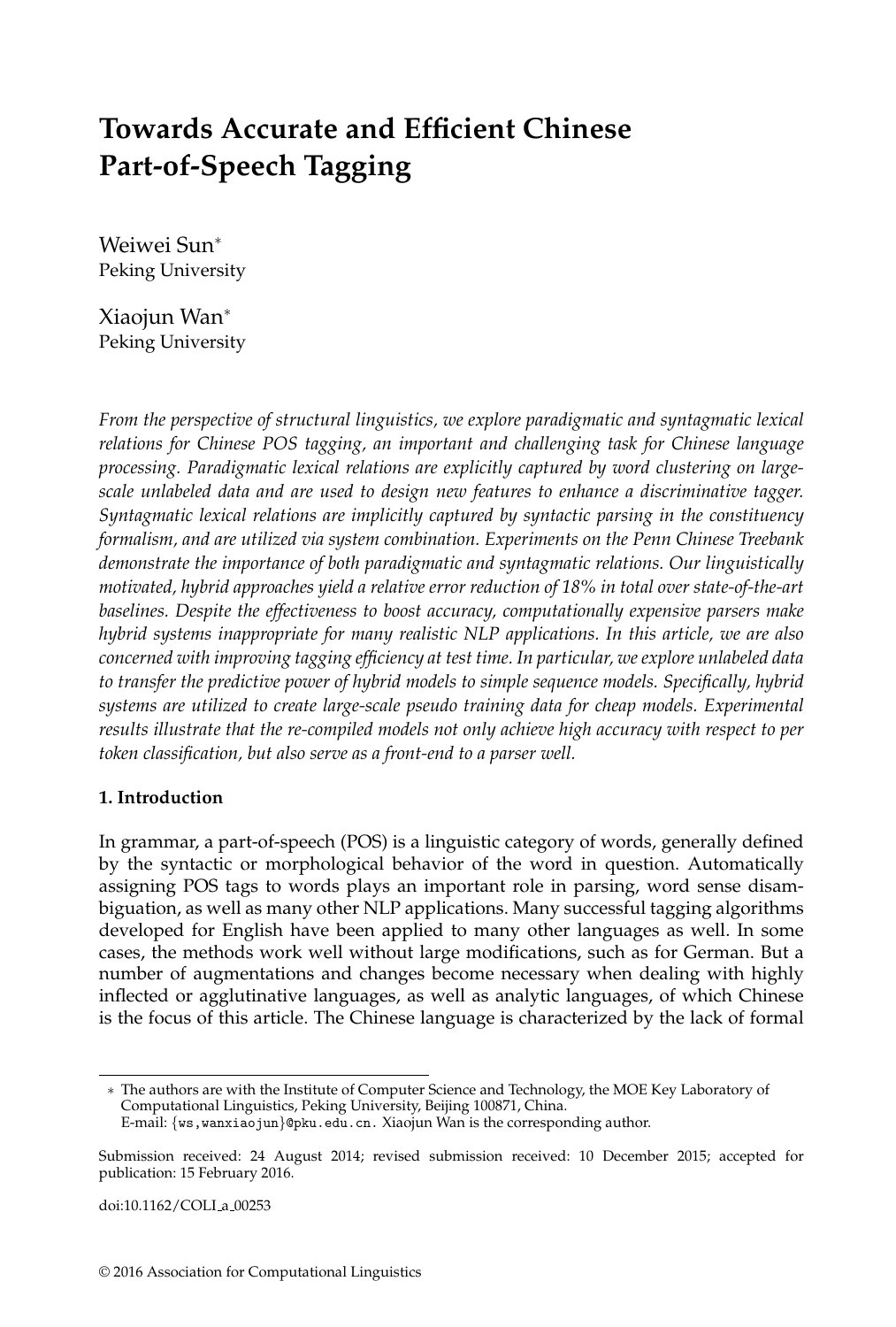devices such as morphological tense and number that often provide important clues for syntactic processing tasks. Although state-of-the-art tagging systems have achieved accuracies above 97% on English, Chinese POS tagging has proven to be more challenging and result in accuracies of about 93–94% (Ng and Low 2004; Tseng, Jurafsky, and Manning 2005; Huang, Harper, and Wang 2007; Huang, Eidelman, and Harper 2009; Li et al. 2011).

It is generally accepted that Chinese POS tagging often requires more sophisticated language processing techniques that are capable of drawing inferences from more subtle linguistic knowledge. From a linguistic point of view, meaning arises from the differences between linguistic units, including words, phrases, and so on, and these differences are of two kinds: **paradigmatic** (concerning substitution) and **syntagmatic** (concerning positioning). The distinction is a key one in structuralist semiotic analysis. Whereas syntagmatic relations are possibilities of combination, paradigmatic relations are functional contrasts—they involve differentiation. Both paradigmatic and syntagmatic lexical relations have a great impact on POS tagging, because the *value* of a word is determined by the two relations. For example, the Penn Chinese Treebank (CTB) (Xue et al. 2005)-style POS tags capture both paradigmatic and syntagmatic relations among words, given that its annotation criterion is the syntactic distribution of words.

With a linguistic motivation, we examine the impact of paradigmatic and syntagmatic lexical relations on Chinese POS tagging. Our study is motivated by the key language-specific property that Chinese is an analytic language and encodes lexical categorial information in a highly configurational rather than morphological way. This implies that capturing paradigmatic and syntagmatic relations must leverage on clues from a wider range of sources rather than surface strings. On the contrary, expressive morphological information can be found based on the word strings themselves. We argue that different strategies should be employed for designing tagging models for Chinese and other morphologically rich languages.

We present an error analysis of two state-of-the-art sequential taggers. The first one uses a generative hidden Markov model (HMM) that is enhanced by using latent annotations. This model is also known as symbol-refined HMM (SR-HMM). The second one is a discriminative tagger that uses linear-chain global linear models (LGLM) with rich contextual word features. Both achieve state-of-the-art performance. Our error analysis of both taggers shows that the lack of both paradigmatic and syntagmatic lexical knowledge accounts for a large part of tagging errors.

Our research is concerned with capturing paradigmatic and syntagmatic lexical relations to advance the state-of-the-art of Chinese POS tagging. Chinese, as an analytic language, encodes lexical categorial information in a highly configurational rather than morphological way. This language-specific property implies that capturing paradigmatic and syntagmatic relations must leverage clues from a wider range of sources rather than surface strings. To improve tagging performance, first, we use unsupervised word clustering to explore paradigmatic relations that are encoded in large-scale unlabeled data. Using unsupervised algorithms to acquire rich word representations, such as word clustering and word similarity calculation, is a very practical way to achieve wide-coverage lexical resources. To enhance the discriminative tagger, word clusters are explicitly utilized as new features. We are relying on the ability of discriminative learning to explore informative features that play a central role in boosting tagging performance.

Second, we study the possible impact of syntagmatic relations on POS tagging by comparatively analyzing (syntax-free) sequential tagging models and (syntax-based) parsing models in the constituency formalism. Inspired by the analysis, we use a full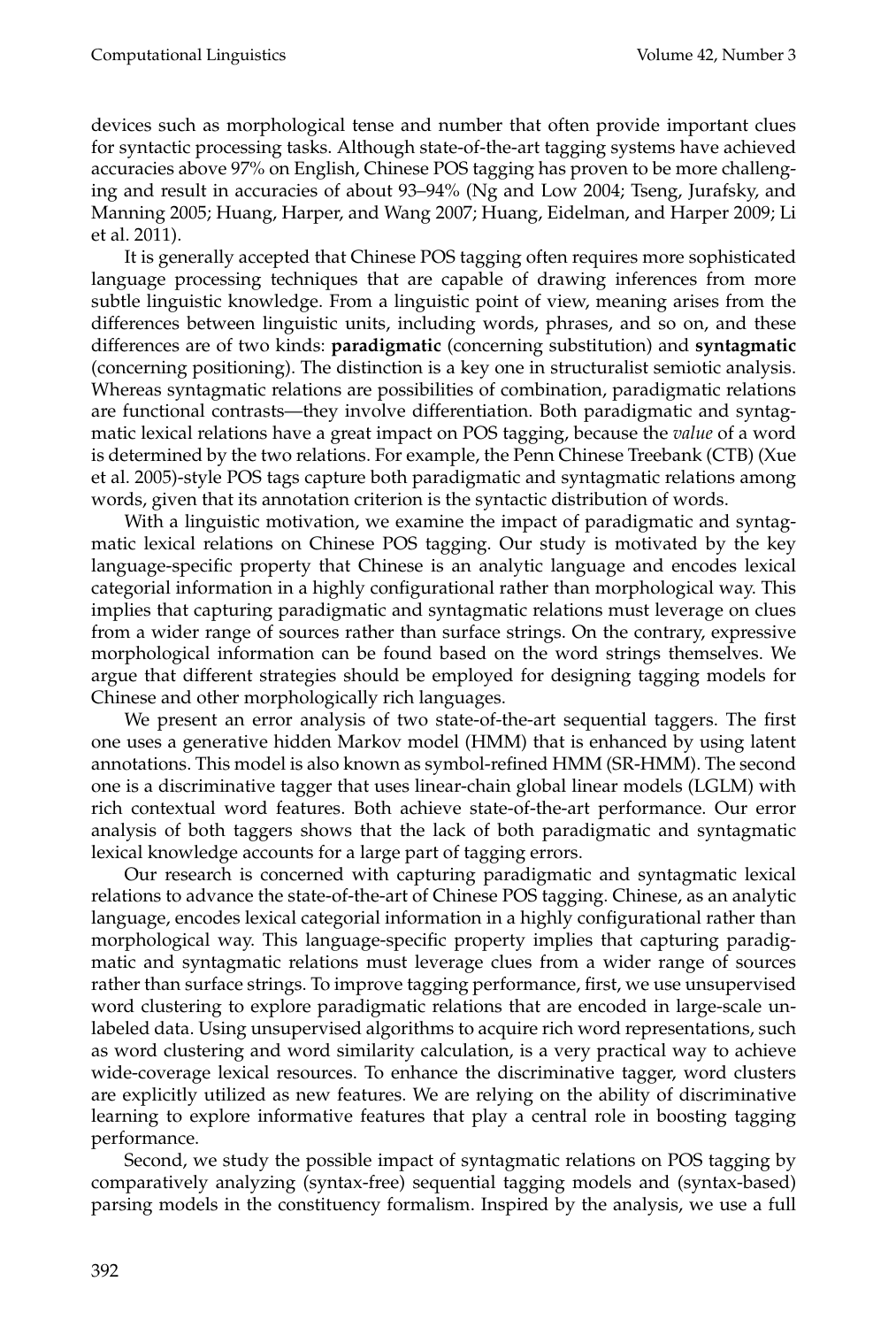parser to implicitly capture syntagmatic relations and propose a simple yet effective stacking model to combine the complementary strengths of sequential taggers and parsers.

We conduct experiments on the CTB and Chinese Gigaword. We implement a discriminative sequential classification model for POS tagging that achieves state-of-the-art accuracy. Experiments show that this model is significantly improved by word cluster features in accuracy across a wide range of conditions. This confirms the importance of the paradigmatic relations. We then present a comparative study of our tagger and a constituency parser and a dependency parser, and show that the combination of heterogeneous models can significantly improve tagging accuracy. Our experiments show that stacking is a very effective method to combine the complementary strengths of heterogeneous models. This demonstrates the importance of the syntagmatic relations. Cluster-based features and the stacking model result in a relative error reduction of 18% in terms of the word classification accuracy.

Although predictive powers of hybrid systems are significantly better than individual systems, they are not suitable for large-scale real word applications that have stringent time requirements. The best performing model is slow and large, and fast and compact models are less accurate, because either they are not expressive enough or they overfit to the limited training data. To improve POS tagging efficiency without loss of accuracy, we explore unlabeled data to transfer the predictive power of complex, inefficient models to simple, efficient models. Specifically, hybrid systems are utilized to create large-scale pseudo training data for cheap sequence models. For the SR-HMM tagger, pseudo training data are able to estimate finer-grained latent variables, and for the discriminative tagger, tagging accuracy can be improved by extending the context for feature extraction.

Experiments on the CTB and Gigaword demonstrate that unlabeled data are effective to transfer the predictive power of hybrid models to simple models, including both latent variable generative models and global linear classifiers. On one hand, the precision in terms of word classification is improved to 95.34%, which is equivalent to the parser-integrated hybrid model. On the other hand, re-compiled models are adapted based on parsing results, and as a result the ability to capture syntagmatic lexical relations is improved, too. Different from the purely supervised sequence models, recompiled models also serve as a front-end to a parser well.

Our study has been partially published in Sun and Uszkoreit (2012) and Sun, Peng, and Wan (2013). For this iteration, we re-implement all models, and therefore experimental results are not exactly the same. We also release our implementation for research purposes. The related resources can be downloaded at www.icst.pku.edu.cn/ lcwm/lexer.

#### **2. Motivating Analysis**

Many algorithms have been applied to computationally assigning POS labels to English words, including hand-written rules, generative HMM tagging, and discriminative sequence labeling. Such methods have been applied to many other languages as well. In some cases, the methods work well without large modifications, such as for German POS tagging. But a number of augmentations and changes became necessary when dealing with Chinese, a language that has little, if any, inflectional morphology. Whereas state-of-the-art tagging systems have achieved accuracies above 97% on English, Chinese POS tagging has proven to be more challenging and obtains accuracies of about 93–94% (Tseng, Jurafsky, and Manning 2005; Huang, Harper, and Wang 2007;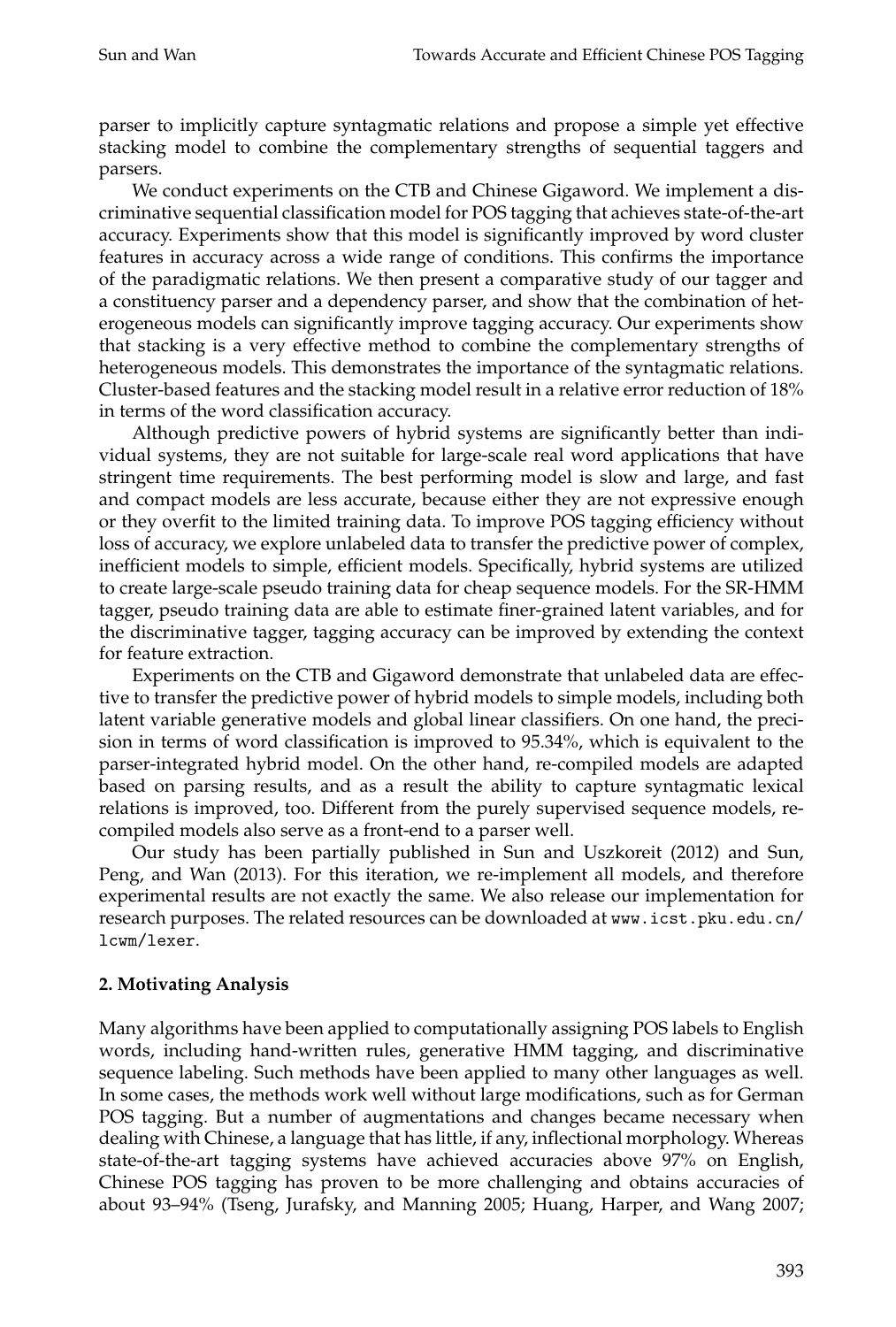Huang, Eidelman, and Harper 2009; Li et al. 2011). In this section, we give a brief introduction and a comparative analysis to several models that have been recently designed to resolve the Chinese POS tagging problem.

#### **2.1 State-of-the-Art Tagging Models**

*2.1.1 Linear-Chain Global Linear Model (LGLM).* All state-of-the-art English POS taggers are based on discriminative sequence labeling models—for example, maximum entropy (Toutanova et al. 2003), support vector machines (Giménez and Màrquez 2004), structure perceptron (Collins 2002; Shen, Satta, and Joshi 2007; Huang, Fayong, and Guo 2012), and conditional random fields (Sun 2014). A discriminative learner can be easily extended with arbitrary features and is therefore suitable to recognize more new words. Moreover, a majority of the POS tags are locally dependent on each other, so the Markov assumption can well capture the syntactic relations among words. A majority of discriminative POS taggers utilize Global Linear Models (GLMs) for learning and prediction. A GLM represents the sequence labeling task through a feature-vector representation of the whole observation and tag sequence pair. We use  $\Phi$  to denote a map from (*x*[1:*n*] , *y*[1:*n*] ) pairs to *d*-dimensional feature vectors, where *x*[1:*n*] and *y*[1:*n*] are the observation and the tag sequences. Φ is often referred to as a **global representation function**. Using this feature-vector representation, the conditional probability of the label sequence given the observation sequence is modeled as:

$$
P(y_{[1:n]}|x_{[1:n]}) \propto e^{w\Phi(x_{[1:n]},y_{[1:n]})}
$$
\n(1)

By adopting the global feature-vector representation, we can flexibly incorporate rich context features. The global feature-vector can be further decomposed into the sum of local feature-vectors with smaller granularity:

$$
\Phi(x_{[1:n]}, y_{[1:n]}) = \sum_{i=1}^{n} \phi(h_i, y_i)
$$
\n(2)

where  $h_i$  is the history correlated with  $y_i$ . Using this local representation, we can use the Viterbi algorithm for inference, which finds the optimal tag sequence  $\hat{y}_{[1:n]}$  that maximizes the following score:

$$
\hat{y}_{[1:n]} = \arg \max_{y_{[1:n]}} \sum_{i=1}^{n} w \phi(h_i, y_i)
$$
\n(3)

Discriminative learning is also an appropriate solution for Chinese POS tagging, because of its flexibility to include knowledge from multiple linguistic sources. Tseng, Jurafsky, and Manning (2005) introduced a maximum entropy–based model, which includes morphological features for unknown word recognition, and Sun (2011) studied the joint word segmentation and POS tagging problem and developed a fully discriminative method. However, they did not deeply analyze the problem from a linguistic view.

The global linear algorithm we adopt in this article is averaged perceptron (Collins 2002).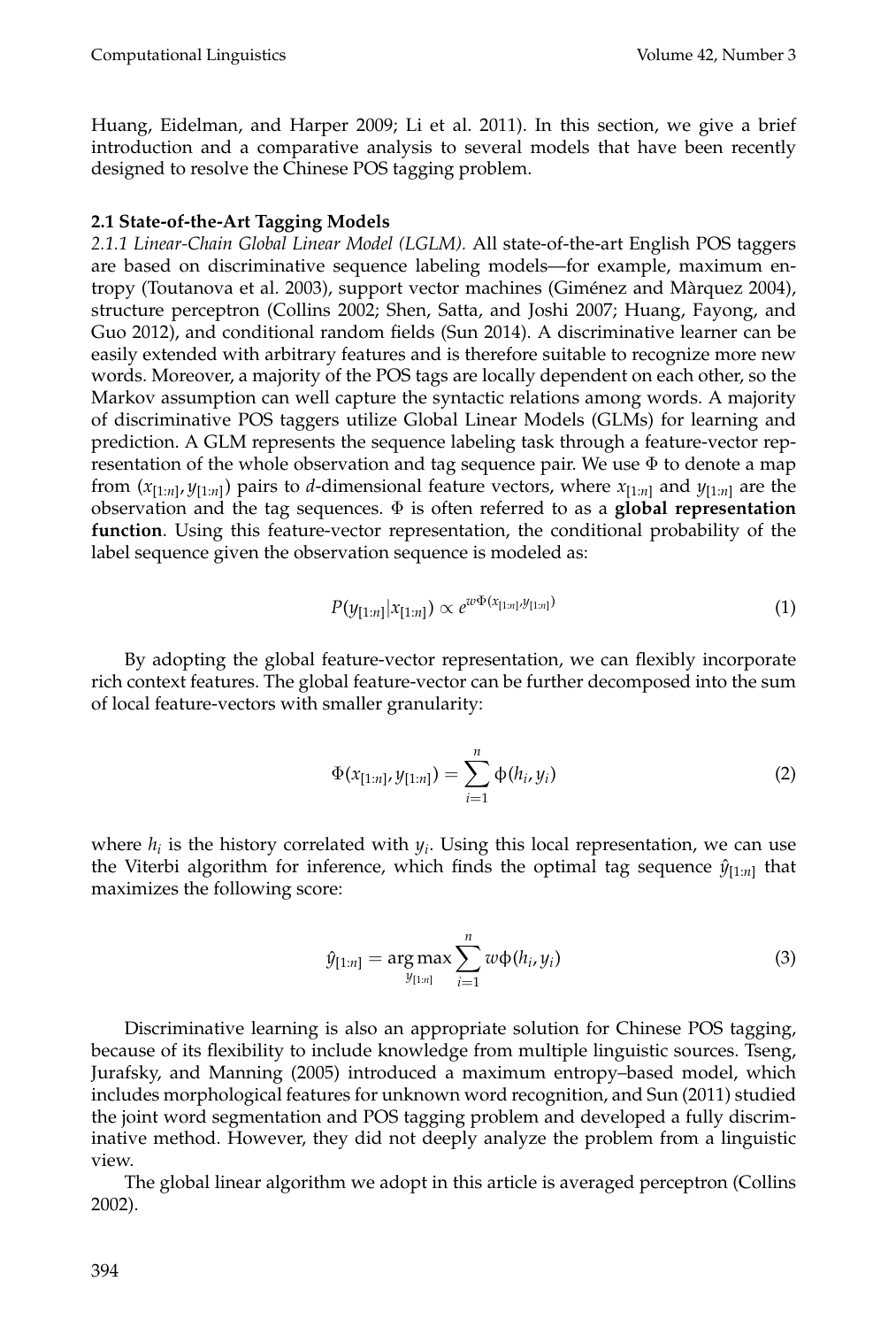*2.1.2 Symbol-Refined Hidden Markov Model (SR-HMM).* Generative models with latent annotations (LAs) obtain state-of-the-art performance for a number of NLP tasks. For example, both context-free Grammar (CFG) and tree-substitution grammar (TSG) with refined latent variables achieve excellent results for syntactic parsing (Matsuzaki, Miyao, and Tsujii 2005; Shindo et al. 2012). For Chinese POS tagging, Huang, Eidelman, and Harper (2009) described and evaluated a bigram HMM tagger that utilizes latent annotations. The use of latent annotations substantially improves the performance of a simple generative bigram tagger, outperforming a trigram HMM tagger with sophisticated smoothing.

An HMM POS tagger models the joint distribution of the observation sequence *x*[1:*n*] and the tag sequence *y*[1:*n*] . Under the first-order Markov assumption, the inference problem can be computed as:

$$
\hat{y}_{[1:n]} = \underset{y_{[1:n]}}{\arg \max} P(x_{[1:n]}, y_{[1:n]})
$$
\n
$$
= \underset{y_{[1:n]}}{\arg \max} \prod_{i=1}^{n} P(y_i | y_{i-1}) P(x_i | y_i)
$$
\n(4)

where the set {*P*(*y<sup>i</sup>* |*yi*−<sup>1</sup> )} are transition parameters, which model the transition from tag  $y_{i-1}$  to tag  $y_i$ , and the set  $\{P(x_i|y_i)\}$  are emission parameters, which model the generation of word  $x_i$  from tag  $y_i$ . However, the first-order Markov independence assumption of a bigram tagger is too strong in many cases. Huang, Eidelman, and Harper (2009) introduces using latent annotation to refine the tags of a bigram HMM model. For example, the NR tag may be split into NR-1 and NR-2, and the corresponding symbol-refined tag sequence for "Mr./NR Smith/NR saw/VV Ms./NR Smith/NR" can be denoted as "Mr./NR-2 Smith/NR-1 saw/VV-2 Ms./NR-2 Smith/NR-1."

The objective of training a symbol-refined bigram tagger is to solve the LA-involved emission and transition parameters by maximizing the likelihood of the training data. In contrast with a non-symbol-refined HMM tagger, where the POS tags are observed, the latent annotations are unseen variables. In order to learn these parameters, a variant of EM algorithm is used. The objective function used for decoding is:

$$
\hat{y}_{[1:n]} = \underset{y_{[1:n]}}{\arg \max} \prod_{i=1}^{n-1} P(y_i, y_{i+1} | x_{[1:n]}) \tag{5}
$$

This goal function is a variant of the *MAX-RULE-PRODUCT* algorithm in Petrov and Klein (2007), which maximizes the product of rule posteriors. This algorithm is not probabilistically correct but follows the instinct of choosing the tree with the greatest chance of having all rules correct. Similarly, the goal function used in the SR-HMM POS tagger tries to find the tag sequence with the greatest chance of having all bigrams correct. The bigram tag posterior is calculated by marginalizing out the latent annotations in the bigram latent tag posterior.

$$
P(y_i = t, y_{i+1} = s | x_{[1:n]}) = \sum_{t_a \in S(t)} \sum_{s_b \in S(s)} P(t_a, s_b | x_{[1:n]})
$$
(6)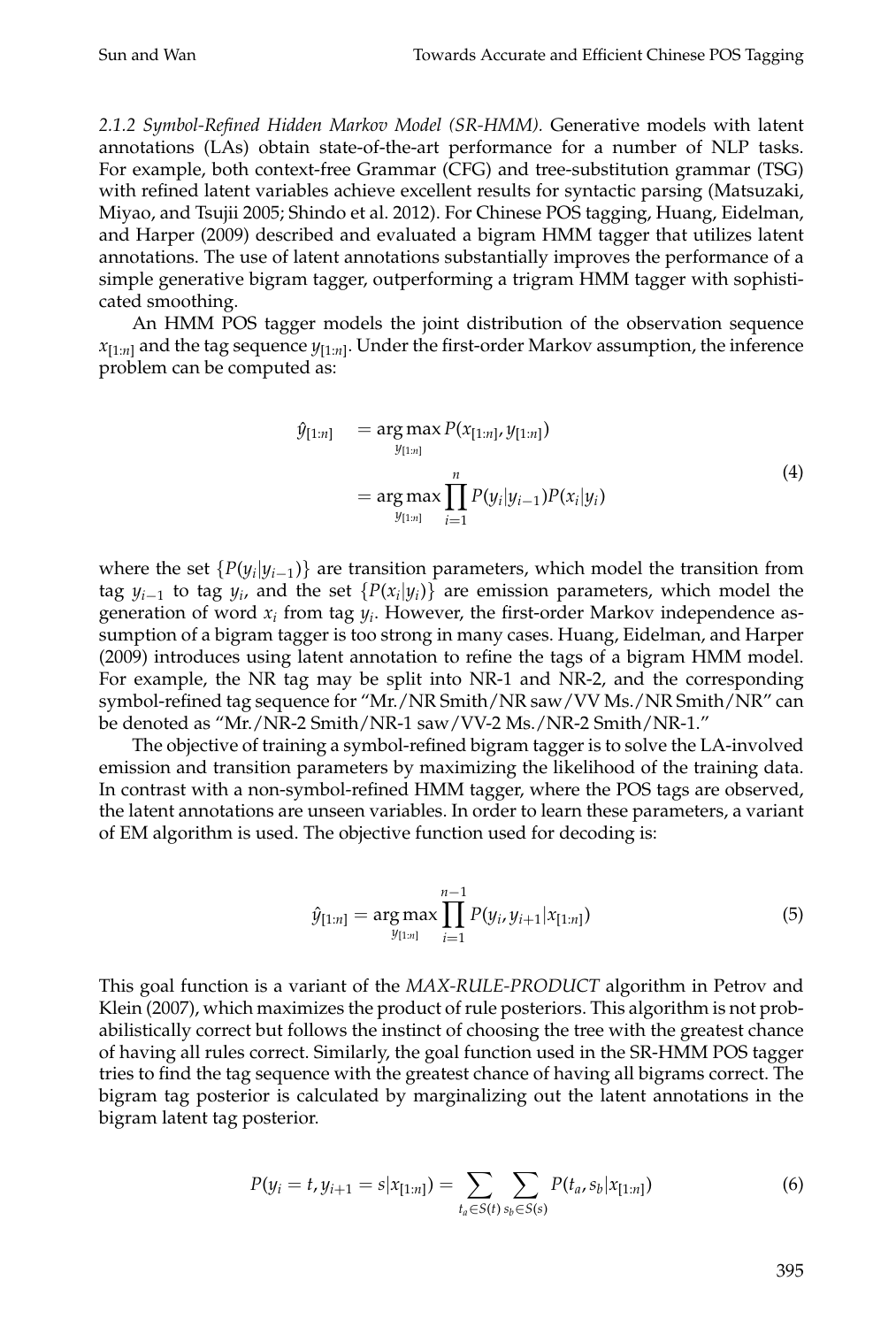|             | #Sentence | #Word   |
|-------------|-----------|---------|
| Training    | 22,277    | 609,060 |
| Development | 1,763     | 49,620  |
| Test        | 2.556     | 73.153  |

#### **Table 1** Training, development, and test data on CTB 6.0.

Huang, Harper, and Wang (2007) and Huang, Eidelman, and Harper (2009) present empirical studies of generative Chinese POS tagging. In particular, evaluation of the SR-HMM model obtains state-of-the-art performance. In this article, we adopt their tagger for experiments.

*2.1.3 Local Classification.* A very simple approach to POS tagging is to formulate it as a local word classification problem. Various features can be drawn upon information sources such as word forms and characters that constitute words. Previous study on many languages shows that local classification is inadequate to capture structural information of output labels, and thus does not perform as well as structured models. The local classification algorithm we adopt in this article is linear SVM.<sup>1</sup> Because it is a local linear model, we denote it as LLM.

#### **2.2 Evaluation**

*2.2.1 Setting.* Penn Chinese Treebank (CTB) (Xue et al. 2005) is a popular data set to evaluate a number of Chinese NLP tasks, including word segmentation (Sun and Xu 2011), POS tagging (Huang, Harper, and Wang 2007; Huang, Eidelman, and Harper 2009), constituency parsing (Wang, Sagae, and Mitamura 2006; Zhang and Clark 2009), and dependency parsing (Zhang and Clark 2008; Huang and Sagae 2010; Li et al. 2011). We use CTB 6.0 as the labeled data for the study. The corpus was collected during different time periods from different sources with a diversity of topics. In order to obtain a representative split of data sets, we conduct experiments following the setting of the CoNLL 2009 shared task. The setting is provided by the principal organizer of the CTB project, and considers many annotation details. This setting is more robust for evaluating Chinese language processing algorithms. Table 1 shows the statistics of our experimental settings.

To deeply analyze the POS tagging problem for Chinese, we implement a linearchain global linear model. A majority of state-of-the-art English POS taggers are based on LGLMs, for example, structured perceptron (Collins 2002) and conditional random fields (Lafferty, McCallum, and Pereira 2001). We choose structured perceptron (Collins 2002) to estimate parameters.

*2.2.2 Features for LLM and LGLM.* In our experiments, we use a feature set that draws upon information sources such as word forms and characters that constitute

<sup>1</sup> www.csie.ntu.edu.tw/~cjlin/liblinear/.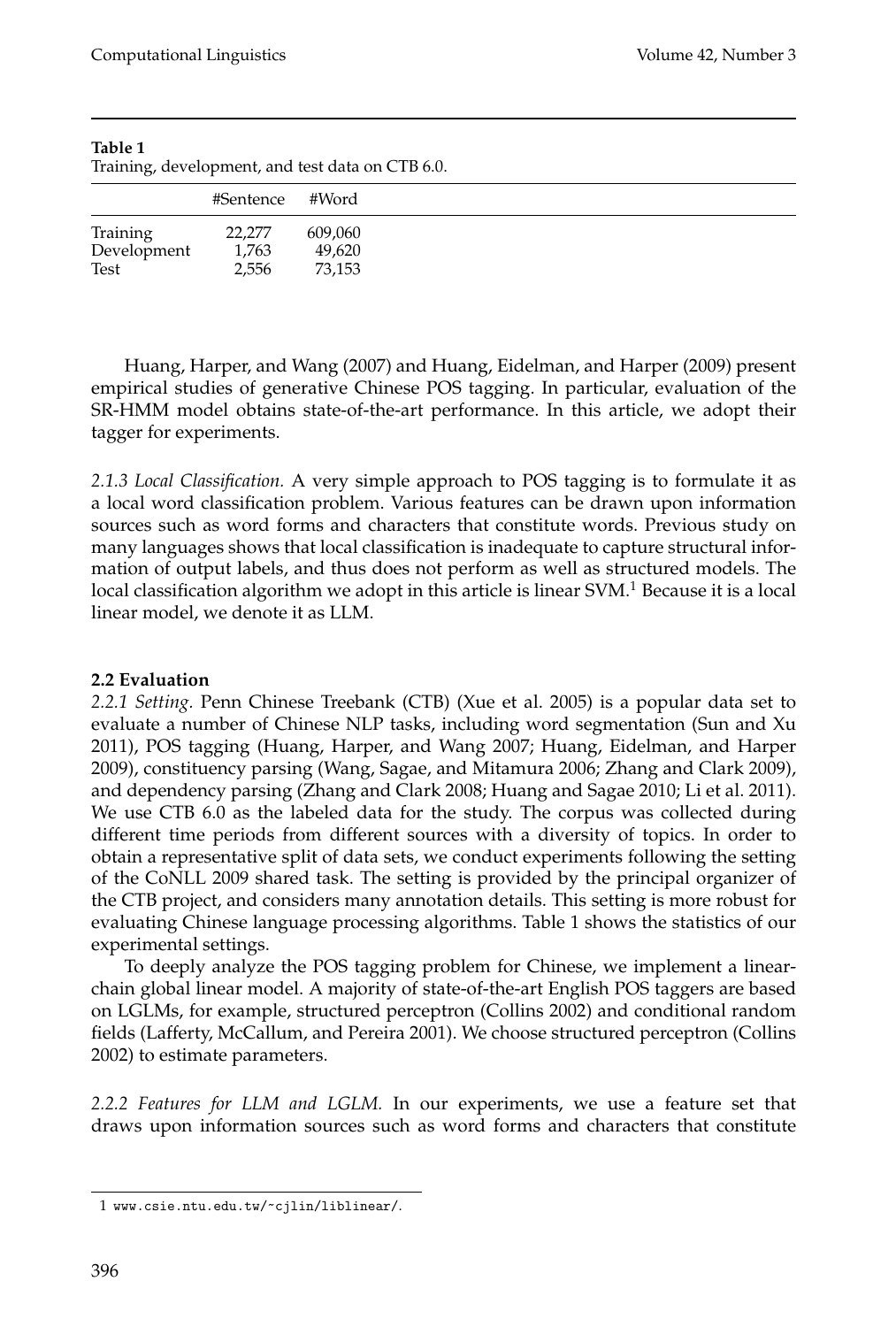words. To conveniently illustrate, we denote a word in focus with a fixed window *w*−2*w*−1*ww*+1*w*+<sup>2</sup> , where *w* is the current token. Our features includes:

- **•** Word unigrams:  $w_{-2}$ ,  $w_{-1}$ ,  $w$ ,  $w_{+1}$ ,  $w_{+2}$
- r Word bigrams: *w*−<sup>2</sup> *w*−<sup>1</sup> , *w*−<sup>1</sup> *w*, *w w*+<sup>1</sup> , *w*+<sup>1</sup> *w*+<sup>2</sup>
- $\bullet$ In order to better handle unknown words, we extract morphological features: character *n*-gram prefixes and suffixes for *n* up to 3

That means 15 features are used to represent a given word token. When a different amount of data is available, the best configuration of feature template varies. Normally, a larger window of context leads to improved accuracy when more labeled data is available. This setting can be tuned on the development data. In our experiments on the CTB 6.0, the window size is tuned to 2.

*2.2.3 Overall Performance.* Table 2 summarizes the performance in terms of per word classification of different supervised models on the development data. We present the results of both first- and second-order LGLMs. There is only a slight gap between the local classification model and various structured models. Although the local classifier achieves comparable results when applied to Chinese data, there is a much more significant gap between the corresponding structured models. Similarly, the gap between the first- and second-order LGLMs is very modest too.

#### **2.3 Error Analysis**

*2.3.1 Correlating Tagging Accuracy with Word Frequency.* Table 3 summarizes the prediction accuracy on the development data with respect to the word frequency on the training data. To avoid overestimating the tagging accuracy, these statistics exclude all punctuation that can be easily recognized. From this table, we can see that words with low frequency, especially the out-of-vocabulary (OOV) words, are hard to label. Compared with a generative model, one major advantage of a discriminative model is its ability to utilize flexible features for disambiguation. This is quite important for predicting an unknown word. When a word is very frequently used, its behavior is complicated and therefore hard to predict. A typical example of such words is the languagespecific function word "的." This analysis suggests that a main topic to enhance Chinese POS tagging is to bridge the gap between the infrequent words and frequent words.

*2.3.2 Correlating Tagging Accuracy with Span Length.* In this work, we define the maximal projection of a word *x* as the span of words below *x* in the dependency tree. The key

#### **Table 2**

Tagging accuracies on the development data.  $\text{LGLM}_1$  and  $\text{LGLM}_2$  denote first- and second-order global linear model respectively.

| System            | Accuracy (%) |
|-------------------|--------------|
| <b>LLM</b>        | 93.61        |
| $LGLM_1$          | 94.30        |
| LGLM <sub>2</sub> | 94.42        |
| <b>SR-HMM</b>     | 94.08        |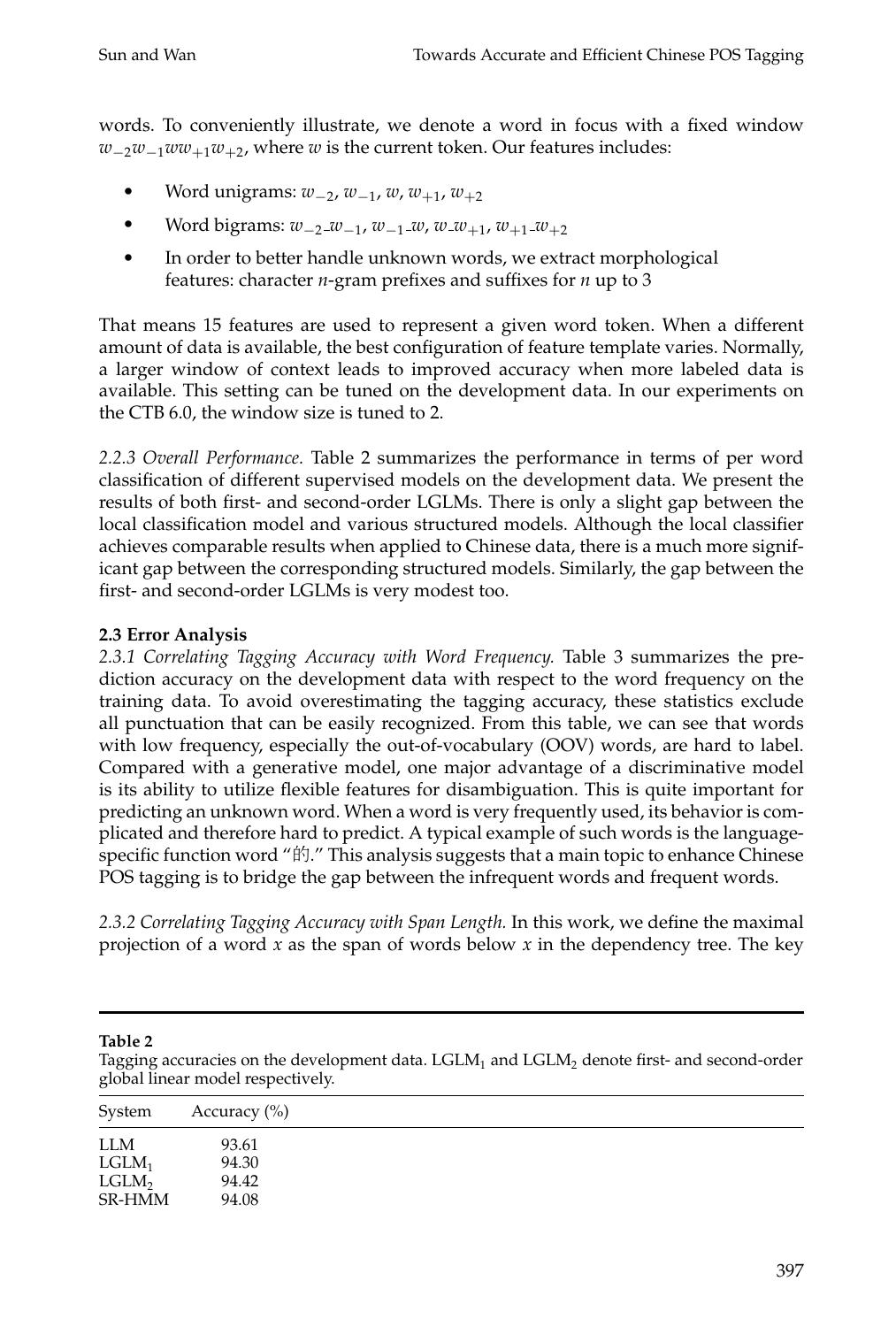| $\cdots$       |       |       |       |                                  |  |  |  |
|----------------|-------|-------|-------|----------------------------------|--|--|--|
| Freq.          |       |       |       | $LLM$ $LGLM_1$ $LGLM_2$ $SR-HMM$ |  |  |  |
| $\overline{0}$ | 78.72 | 79.77 | 80.66 | 77.49                            |  |  |  |
| $1 - 5$        | 87.75 | 87.95 | 88.13 | 87.57                            |  |  |  |
| $6 - 10$       | 90.04 | 91.04 | 91.28 | 90.69                            |  |  |  |
| $11 - 100$     | 94.49 | 94.94 | 94.80 | 94.60                            |  |  |  |
| 101–1000       | 95.68 | 96.08 | 96.12 | 96.23                            |  |  |  |
| $1001 -$       | 91.81 | 93.62 | 93.94 | 93.41                            |  |  |  |
|                |       |       |       |                                  |  |  |  |

**Table 3** Tagging accuracies (%) relative to word frequency.

property is that a word projects its grammatical property to its maximal projection and it syntactically governs all words under the span of its maximal projection. Though maximal projection is traditionaly defined on deep structure by transformational generative grammaticians, we can empirically borrow the idea that a word in a sentence only governs a limited domain. Measuring the area governed by a word is helpful for error analysis. Sometimes modeling such an observation can even improve practical NLP systems such as a semantic role labeller (Sun, Sui, and Wang 2008). The concept of maximal projection used here is adopted from our early work on semantic role labeling (Sun, Sui, and Wang 2008).

Table 4 shows the tagging accuracies relative to the length of the spans. The spans are calculated according to the corresponding dependency annotations converted from CTB and provided by the CoNLL shared task. We can see that with the increase of the number of words governed by the token, the difficulty of its POS prediction increases. Especially, higher-order models make better predictions for words governing larger spans. This analysis suggests that syntagmatic lexical relations play a significant role in POS tagging, and sometimes words located far from the current token significantly affect its tagging.

An interesting phenomenon is that the performance decline stops when the length is greater than 7. The main reason is that these words usually have clear collocation words nearby but the collocated words govern a very large area. Typical examples are words that take a clause as its complement, such as "说/say." It is relatively easy to label this word, but its complement could be of a large size. In other words, the usage of a word that is complex from one particular view is not necessarily complex from another.

Tagging accuracies (%) relative to length. The length is defined as one plus the number of words that are dominated by the target word.

|         |                 |             |       | Len. LLM $LGLM_1$ LGLM <sub>2</sub> SR-HMM |
|---------|-----------------|-------------|-------|--------------------------------------------|
|         | $1 - 2$ 92.77   | 93.51       | 93.55 | 93.37                                      |
| $3 - 4$ | 91.97           | 92.94       | 93.13 | 92.50                                      |
|         | $5 - 6$ $91.21$ | 92.29       | 92.51 | 91.62                                      |
| $7-$    |                 | 93.37 94.17 | 94.58 | 93.77                                      |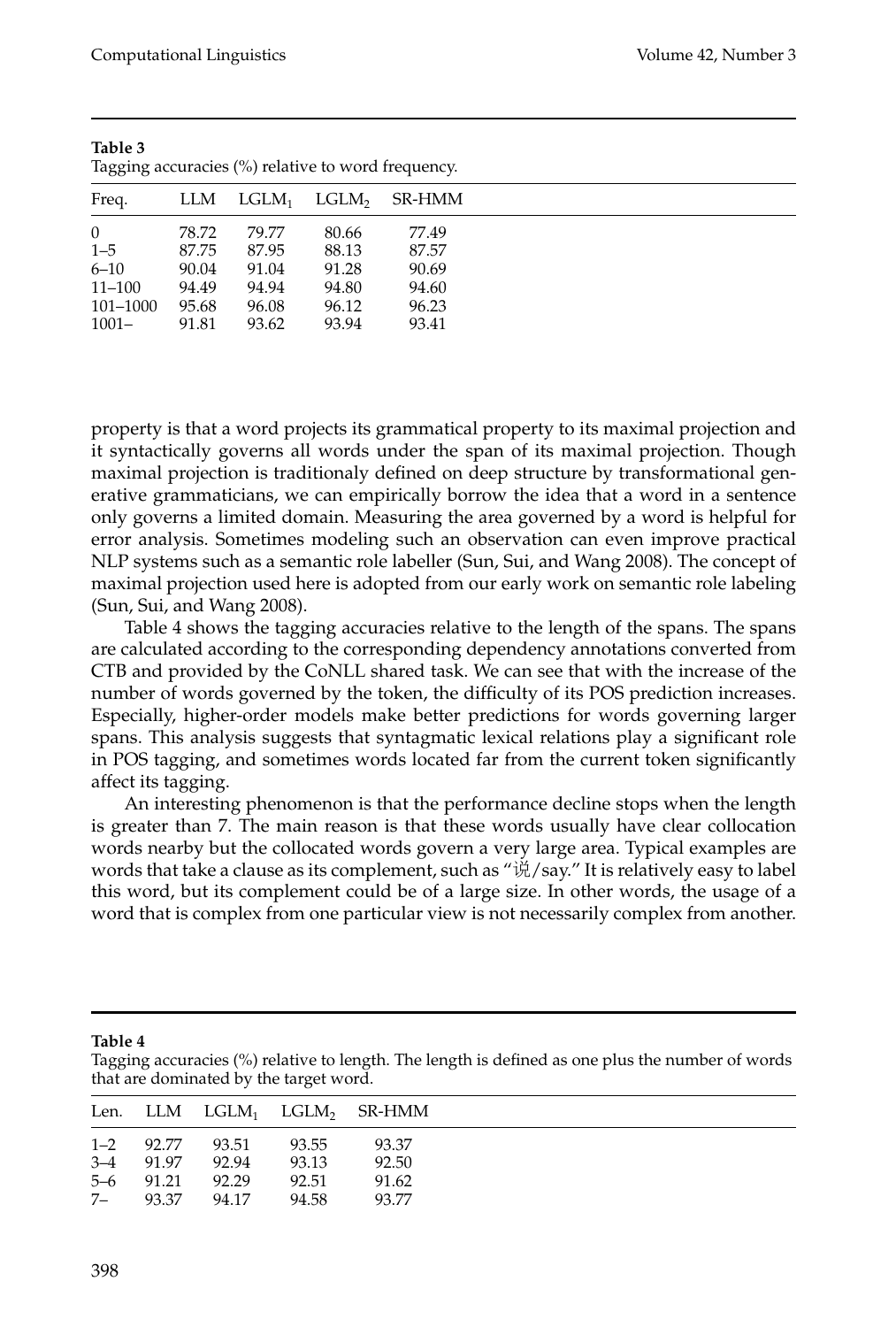|            |                            | $\overline{\mathcal{O}}$ $\overline{\mathcal{O}}$ $\overline{\mathcal{O}}$ $\overline{\mathcal{O}}$ $\overline{\mathcal{O}}$ $\overline{\mathcal{O}}$ $\overline{\mathcal{O}}$ $\overline{\mathcal{O}}$ $\overline{\mathcal{O}}$ $\overline{\mathcal{O}}$ $\overline{\mathcal{O}}$ $\overline{\mathcal{O}}$ $\overline{\mathcal{O}}$ $\overline{\mathcal{O}}$ $\overline{\mathcal{O}}$ $\overline{\mathcal{O}}$ $\overline{\mathcal{O}}$ $\overline{\mathcal{O}}$ $\overline{\$ |                         |                                       |  |
|------------|----------------------------|---------------------------------------------------------------------------------------------------------------------------------------------------------------------------------------------------------------------------------------------------------------------------------------------------------------------------------------------------------------------------------------------------------------------------------------------------------------------------------|-------------------------|---------------------------------------|--|
|            |                            |                                                                                                                                                                                                                                                                                                                                                                                                                                                                                 |                         | Type $LLM$ $LGLM_1$ $LGLM_2$ $SR-HMM$ |  |
| NN.<br>NR. | 94.51<br>93.94<br>NT 97.13 | 94.77<br>94.37<br>97.41                                                                                                                                                                                                                                                                                                                                                                                                                                                         | 94.82<br>94.90<br>97.26 | 94.32<br>94.42<br>97.56               |  |
|            | DEC 78.72<br>DEG 82.35     | 81.17<br>85.59                                                                                                                                                                                                                                                                                                                                                                                                                                                                  | 81.89<br>86.61          | 79.25<br>84.38                        |  |

| Table 5 |                                          |  |
|---------|------------------------------------------|--|
|         | Tagging F1 scores relative to POS types. |  |

*2.3.3 Correlating Tagging Accuracy with POS Type.* Table 5 presents F-scores of several POS types, including nouns and functional words. The POS types *NR*, *NT*, and *NN*, respectively, represent proper nouns, temporal nouns, and other common nouns. We can clearly see that models that only explore local dependencies are good enough to deal with nouns. Superisingly, the local classifier that does not directly define features of possible POS tags of other surrounding words performs even better than structured models for proper nouns and other common nouns.

The tag *DEC* denotes a complementizer or a nominalizer, and the tag *DEG* denotes a genitive marker and an associative marker. These two types only include two words: " $\acute{E}$ " and " $\ddot{Z}$ ." The latter is mainly used in ancient Chinese. About 5.19% of words appearing in the training data set is *DEC*/*DEG*. In addition to the high frequency,  $\tilde{\mathbb{F}}$ " takes much functional information that is very important for syntactic processing. The pattern of the *DEC* recognition is *clause/verb phrase+DEC+noun phrase*, and the pattern of the *DEG* recognition is *nominal modifier+DEC+noun phrase*. To distinguish the sentential/verbal and nominal modification phrases, the *DEC* and *DEG* words usually need long-range syntactic information for accurate disambiguation. We claim that the prediction performance of the two specific types is a good clue to how well a tagging model resolves long-distance dependencies. We can see that though these taggers work relatively well on predicting content words, they cannot handle function words satisfyingly. The significant performance gap between content words and function words again suggests that syntagmatic lexical relations plays an important role in POS tagging.

#### **3. Capturing Paradigmatic Relations via Word Clustering**

To bridge the gap between high- and low-frequency words, we use word clustering to acquire the knowledge about paradigmatic lexical relations from large-scale texts. Our work is also inspired by the successful application of word clustering to named entity recognition (Miller, Guinness, and Zamanian 2004) and dependency parsing (Koo, Carreras, and Collins 2008).

### **3.1 Word Clustering**

Word clustering is a technique for partitioning sets of words into subsets of syntactically or semantically similar words. It is a useful technique to capture paradigmatic or substitutional similarity among words.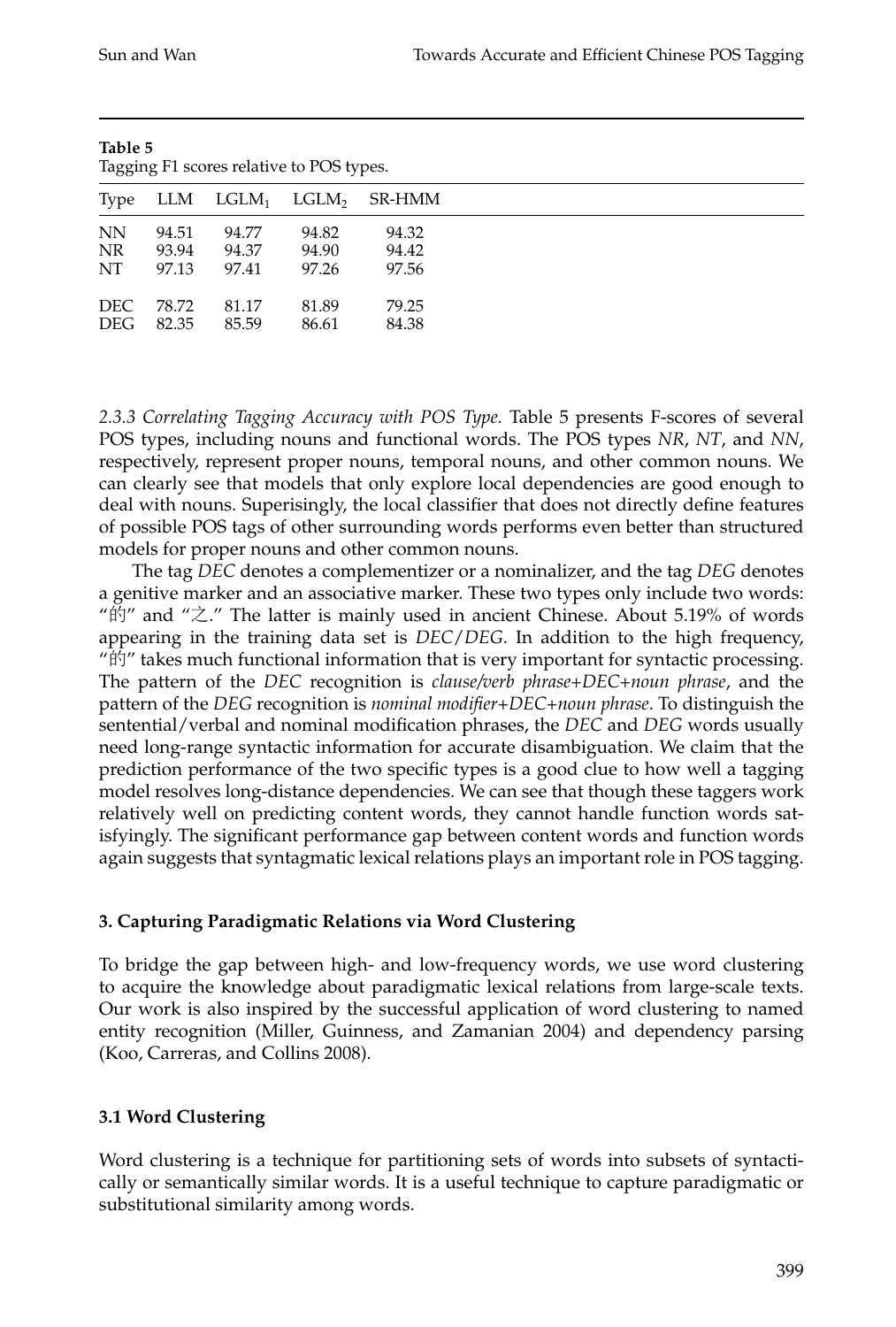*3.1.1 Clustering Algorithms.* Various clustering techniques have been proposed, some of which, for example, perform automatic word clustering optimizing a maximumlikelihood criterion with iterative clustering algorithms. In this article, we focus on distributional word clustering that is based on the assumption that words that appear in similar contexts (especially surrounding words) tend to have similar syntactic distributions. Note that syntactic rather than morphological distributions are the key evidence to determine the grammatical categories of Chinese words, given that Chinese is an analytic language. Automatic word clustering has been successfully applied to many NLP problems, such as language modeling.

The main problem is that we cannot expect these independently optimized classes to be correspondent with syntactic structures. In the feature induction framework, this problem is partially resolved by exploring the ability of discriminative learning to automatically identify the correspondence between the two types of "word classes." In the literature, contexts have been defined as subjective and objective relations involving the word, as the documents containing the word, or as search engine snippets for the word as a query. We derive new features for POS tagging by applying two distributional clustering methods, which both take into account surrounding words as contexts.

*Brown Clustering.* Our first choice is the bottom–up agglomerative word clustering algorithm of Brown et al. (1992), which derives a hierarchical clustering of words from unlabeled data. This algorithm generates a hard clustering—each word belongs to exactly one cluster. The input to the algorithm is sequences of words  $w_1, ..., w_n$ . Initially, the algorithm starts with each word in its own cluster. As long as there are at least two clusters left, the algorithm merges the two clusters that maximize the quality of the resulting clustering. The quality is defined based on a class-based bigram language model as follows.

$$
P(w_i|w_1,...w_{i-1}) \approx p(C(w_i)|C(w_{i-1}))p(w_i|C(w_i))
$$
\n(7)

where the function *C* maps a word *w* to its class  $C(w)$ . We use a publicly available package<sup>2</sup> (Liang, Collins, and Liang 2005) to train this model.

*MKCLS Clustering.* We also do experiments by using another popular clustering method based on the exchange algorithm (Kneser and Ney 1993). The objective function is maximizing the likelihood  $\prod_{i=1}^{n} P(w_i|w_1,...,w_{i-1})$  of the training data given a partially class-based bigram model of the form

$$
P(w_i|w_1,...w_{i-1}) \approx p(C(w_i)|w_{i-1})p(w_i|C(w_i))
$$
\n(8)

We use the publicly available implementation MKCLS $^3$  (Och 1999) to train this model.

One downside of both Brown and MKCLS clustering is that they are based solely on bigram statistics, and do not consider word usage in a wider context. We choose to work with these two algorithms considering their prior success in other NLP applications. However, we expect that our approach can function with other clustering algorithms.

<sup>2</sup> http://cs.stanford.edu/~pliang/software/brown-cluster-1.2.zip.

<sup>3</sup> http://code.google.com/p/giza-pp/.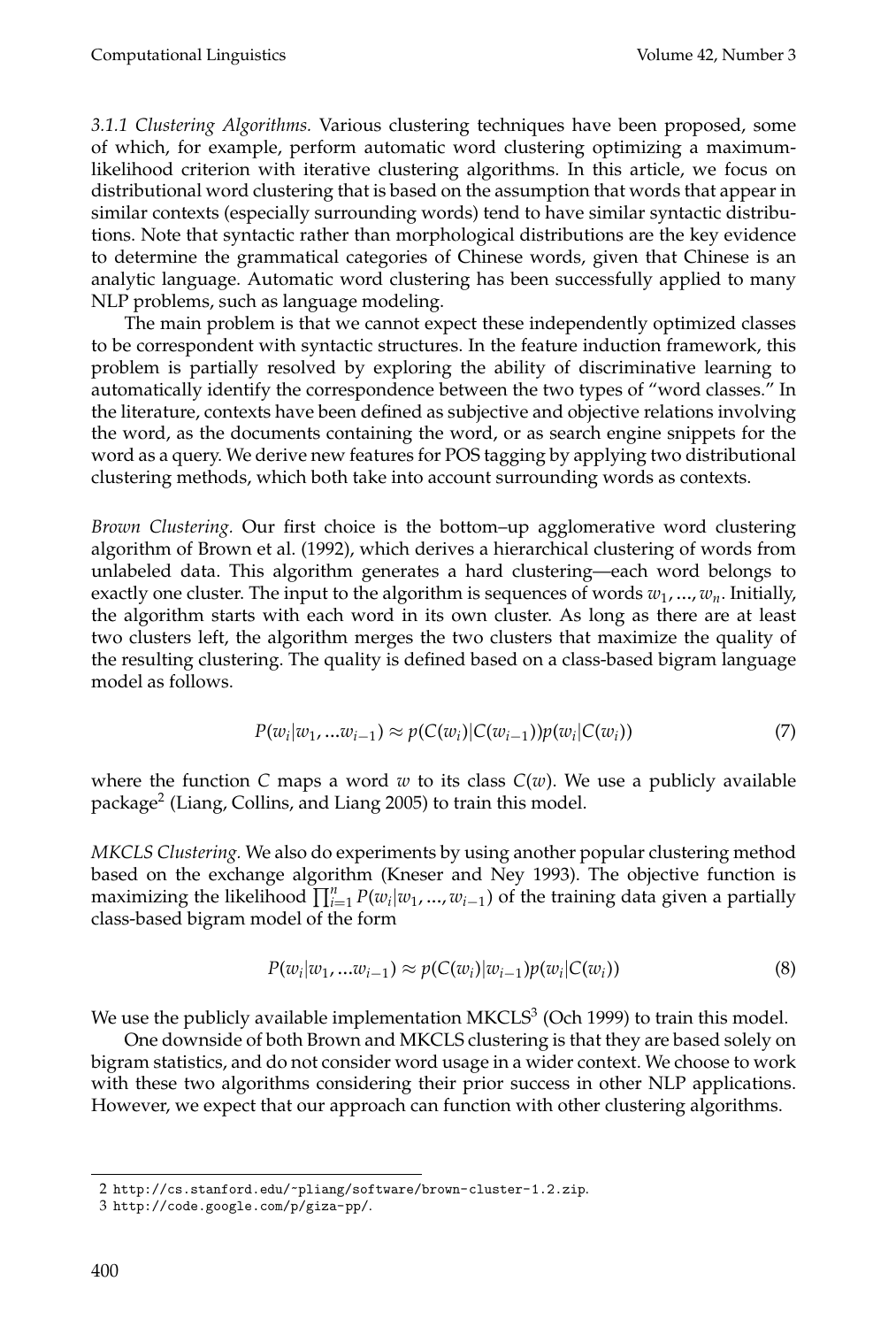*3.1.2 Data.* Chinese Gigaword is a comprehensive archive of newswire text data that has been acquired over several years by the Linguistic Data Consortium (LDC). The large-scale unlabeled data we use in our experiments come from the Chinese Gigaword (LDC2005T14). We choose the Mandarin news text, that is, Xinhua newswire. These data cover all news published by Xinhua News Agency (the largest news agency in China) from 1991 to 2004, which contains over 473 million characters.

*3.1.3 Pre-processing: Word Segmentation.* Different from English and other Western languages, Chinese is written without explicit word delimiters such as space characters. To find the basic language units (i.e., words), segmentation is a necessary pre-processing step for word clustering. Our previous research showed that character-based segmentation models trained on labeled data are reasonably accurate (Sun 2010). In this work, we use a supervised segmenter introduced in Sun and Xu (2011) to process raw texts.

### **3.2 Improving Tagging with Cluster Features**

Our discriminative sequential tagger is easy to be extended with arbitrary features and therefore suitable to explore additional features derived from other sources. We propose using word clusters as substitutes for word forms to assist the POS tagger. We are relying on the ability of the discriminative learning method to explore informative features, which play central role to boost the tagging performance. Five clustering-based features are added:

- r Cluster unigrams: *wc*−<sup>1</sup> , *wc*, *wc*+<sup>1</sup>
- r Cluster bigrams: *wc*−<sup>1</sup> *wc*, *wc wc*+<sup>1</sup>

where *wc<sup>i</sup>* denotes the clustering index of word *w<sup>i</sup>* .

|                                |                            |                         |                         | Tagging accuracies (70) while university reature configurations. |                         |                          |                         |  |
|--------------------------------|----------------------------|-------------------------|-------------------------|------------------------------------------------------------------|-------------------------|--------------------------|-------------------------|--|
| Features                       | #Sent                      | <b>LLM</b>              | Brown<br>$LGLM_1$       | LGLM <sub>2</sub>                                                | <b>LLM</b>              | <b>MKCLS</b><br>$LGLM_1$ | LGLM <sub>2</sub>       |  |
| Baseline                       |                            | 93.61                   | 94.30                   | 94.42                                                            | 93.61                   | 94.30                    | 94.42                   |  |
| $+c100$<br>$+c500$<br>$+c1000$ | 2.39M<br>2.39M<br>2.39M    | 94.30<br>94.41<br>94.37 | 94.70<br>94.71<br>94.59 | 94.76<br>94.66<br>94.77                                          | 94.48<br>94.59<br>94.50 | 94.75<br>94.67<br>94.84  | 94.88<br>94.87<br>94.86 |  |
| $+c100$<br>$+c500$<br>$+c1000$ | 7.17M<br>7.17M<br>7.17M    | 94.31<br>94.51<br>94.51 | 94.68<br>94.74<br>94.74 | 94.88<br>94.86<br>94.89                                          | 94.46<br>94.68<br>94.62 | 94.73<br>94.82<br>94.77  | 94.80<br>94.95<br>94.94 |  |
| $+c100$<br>$+c500$<br>$+c1000$ | 11.96M<br>11.96M<br>11.96M | 94.53<br>94.55<br>94.66 | 94.81<br>94.75<br>94.87 | 94.87<br>94.79<br>94.91                                          | 94.62<br>94.60<br>94.66 | 94.83<br>94.87<br>94.79  | 95.00<br>94.94<br>94.96 |  |

**Table 6** racies (%) with different feature configurations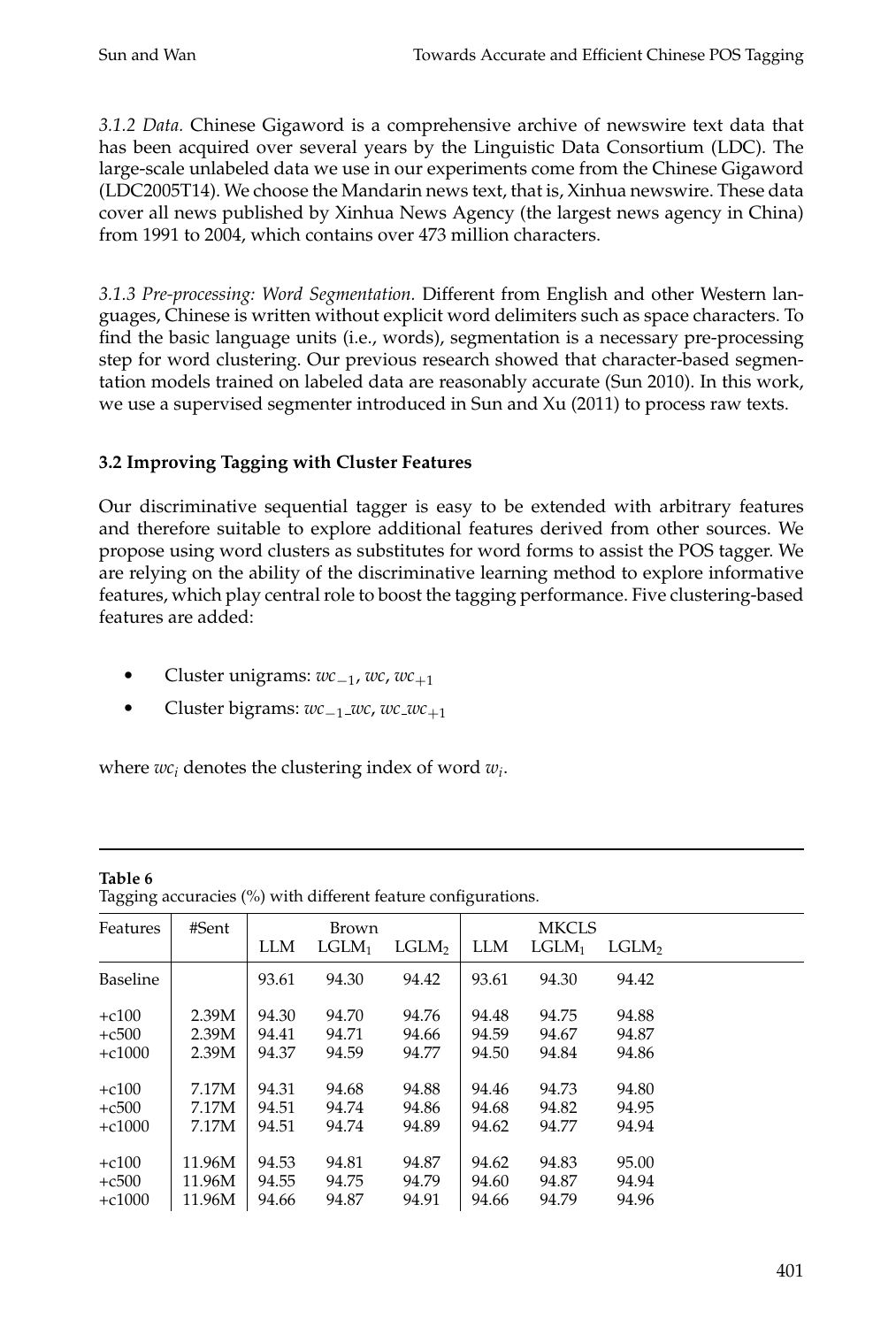### **3.3 Evaluation**

Table 6 summarizes the tagging results on the development data with different feature configurations. In this table, the symbol "+" in the *Features* column means that the current configuration contains both the baseline features and new cluster-based features; the number is the total number of the clusters; the number in the *#Sent* column means how many millions of raw sentences are used to cluster words. From this table, we can clearly see the impact of word clustering features on POS tagging. The new features lead to substantial improvements over the strong supervised baseline. In particular, the word clustering information bridges the gap between the local classifier and structured prediction models much. Moreover, these increases are consistent regardless of the clustering algorithms. Both clustering algorithms contribute to the overall performance equivalently. A natural strategy for extending current experiments is to include both clustering results together. However, we find no further improvement. For each clustering algorithm, there are not many differences among different sizes of the total clustering numbers. When a small size of unlabeled data is added, the semi-supervised learning only yields minor improvements. When a comparable amount of unlabeled data are used, the further increase of the unlabeled data for clustering does not lead to much changes of the tagging performance.

#### **3.4 Learning Curves**

We do additional experiments to evaluate the effect of the derived features as the amount of labeled training data is varied. We use the  $LGLM<sub>1</sub>$  model and the clustering results with "MKCLS+11.96M" setting for these experiments. Table 7 summarizes the accuracies of the systems when trained on smaller portions of the labeled data. We can see that the new features obtain consistent gains regardless of the size of the training set. The error is reduced significantly on all data sets. In other words, the word cluster features can significantly reduce the amount of labeled data required by the learning algorithm. The relative reduction is greatest when smaller amounts of the labeled data are used, and the effect lessens as more labeled data are added. This result gives a rough impression of the amount by which derived features reduce the need for supervised data, given a desired level of accuracy.

**Table 7**

|                                                                              | Tagging accuracies $(\%)$ relative to sizes of training data. Size = number of sentences in the |
|------------------------------------------------------------------------------|-------------------------------------------------------------------------------------------------|
| labeled training corpus. Bold identifies best performance at the given size. |                                                                                                 |

| <b>Size</b> | Supervised | +c100 | +c500 | +c1000 |
|-------------|------------|-------|-------|--------|
| 100         | 66.94      | 76.78 | 71.91 | 68.59  |
| 500         | 77.89      | 84.19 | 82.17 | 81.14  |
| 1000        | 83.70      | 87.68 | 87.74 | 86.49  |
| 5000        | 90.57      | 91.84 | 91.93 | 91.95  |
| 10000       | 93.17      | 94.00 | 93.91 | 94.02  |
| 15000       | 93.76      | 94.42 | 94.47 | 94.39  |
| 20000       | 94.11      | 94.76 | 94.58 | 94.73  |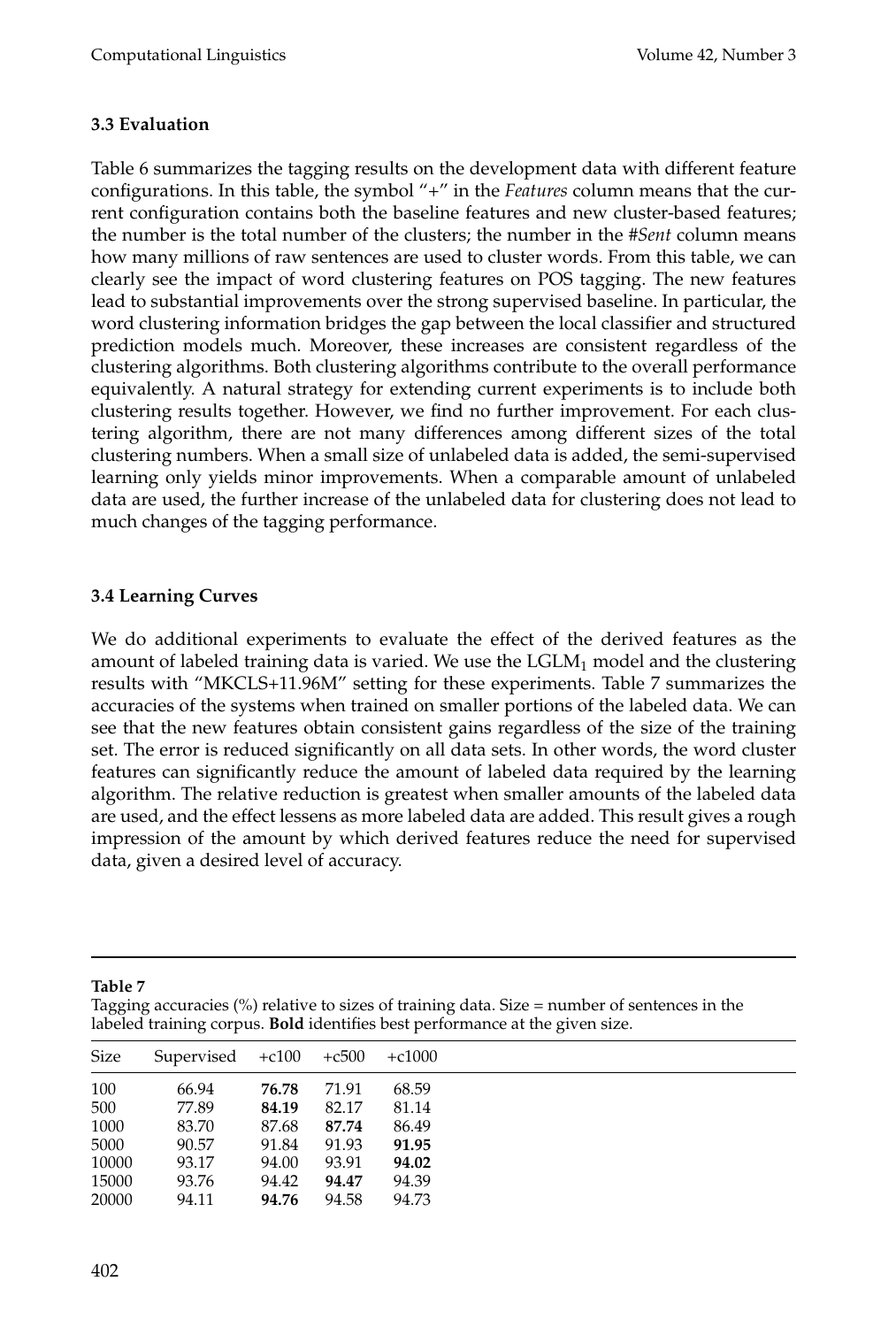| ٠<br>۰,<br>- -<br>×<br>×<br>٧<br>× |  |
|------------------------------------|--|
|------------------------------------|--|

Tagging accuracies (%) with IV clustering.

| Clusters | $+c100$       | $+c500$                                               | $+c1000$ |
|----------|---------------|-------------------------------------------------------|----------|
| IV       | 94.37 (10.07) | $94.41$ ( $\uparrow$ 0.11) $94.40$ ( $\uparrow$ 0.10) |          |
| All      | 94.83 (10.46) | $94.87$ (10.46) $94.79$ (10.39)                       |          |

**Table 9** The tagging recall (%) of OOV words.

| Type      | #Words | Baseline | $+c100$                                      | $+c500$                                      | $+c1000$                                     |  |
|-----------|--------|----------|----------------------------------------------|----------------------------------------------|----------------------------------------------|--|
| AD        | 21     | 42.86    | 47.62 $($ $\uparrow)$                        | 52.38 $($ <sup><math>\dagger)</math></sup>   | $52.38(-)$                                   |  |
| <b>CD</b> | 237    | 98.73    | 98.31 $(1)$                                  | 99.16 $($ <sup><math>\uparrow</math></sup> ) | 98.73(f)                                     |  |
| IJ        | 86     | 26.74    | 37.21 $($ $\uparrow$ $)$                     | 31.40 $($ $\uparrow)$                        | 23.26 ( $\downarrow$ )                       |  |
| NN        | 1012   | 85.47    | 87.06 $($ <sup><math>\uparrow</math></sup> ) | $88.44($ <sup><math>\dagger)</math></sup>    | 86.86 $($ <sup><math>\uparrow</math></sup> ) |  |
| NR.       | 863    | 81.23    | 88.30(f)                                     | 85.86 $($ <sup><math>\uparrow</math></sup> ) | $89.92$ (1)                                  |  |
| NT        | 21     | 57.14    | $57.14$ (-)                                  | 61.90 $($ $\uparrow)$                        | 66.67 $($ $\uparrow$ )                       |  |
| VA        | 15     | 40.00    | 73.33 $($ $\uparrow$ $)$                     | 80.00 $($ $\uparrow$ $)$                     | 73.33 $($ $\uparrow$ $)$                     |  |
| <b>VV</b> | 402    | 69.15    | 72.14 $($ $\uparrow$ )                       | 72.89 $($ $\uparrow$ $)$                     | 76.37 $($ $\uparrow$ )                       |  |
|           |        |          |                                              |                                              |                                              |  |

#### **3.5 Analysis**

Word clustering derives paradigmatic relational information from unlabeled data by grouping words into different sets. As a result, the contribution of word clustering to POS tagging is two-fold. On the one hand, word clustering captures and abstracts context information. This new linguistic *knowledge* is thus helpful to better correlate a word in a certain context to its POS tag. On the other hand, the clustering of the OOV words to some extent fights the sparse data problem by correlating an OOV word with in-vocabulary (IV) words through their classes. To evaluate the two contributions of the word clustering, we limit entries of the clustering lexicon to only contain IV words, that is, words appearing in the training corpus. Using this constrained lexicon, we train new first-order LGLMs with "+MKCLS+11.96M" clustering and report its prediction power in Table 8. The gap between the baseline and *+IV* models can be viewed as the contribution of the first effect, and the gap between the *+IV* and *+All* models can be viewed as the second contribution. This result indicates that the improved predictive power partially comes from the new interpretation of a POS tag through clustering, and mainly comes from its memory of OOV words that appear in the unlabeled data.

Table 9 shows the recall of OOV words on the development data set. Only the word types appearing more than 10 times are reported. For more information about the definition POS tags, refer to the guideline $4$  provided by the CTB project. We give a brief illustration of the POS tags in Appendix A. The results are evaluated using the first-order LGLM tagger. The recall of almost all OOV words is improved with any kind of clustering results, especially of proper nouns (NR) and common verbs (VV). Another

<sup>4</sup> http://www.cs.brandeis.edu/~clp/ctb/posguide.3rd.ch.pdf.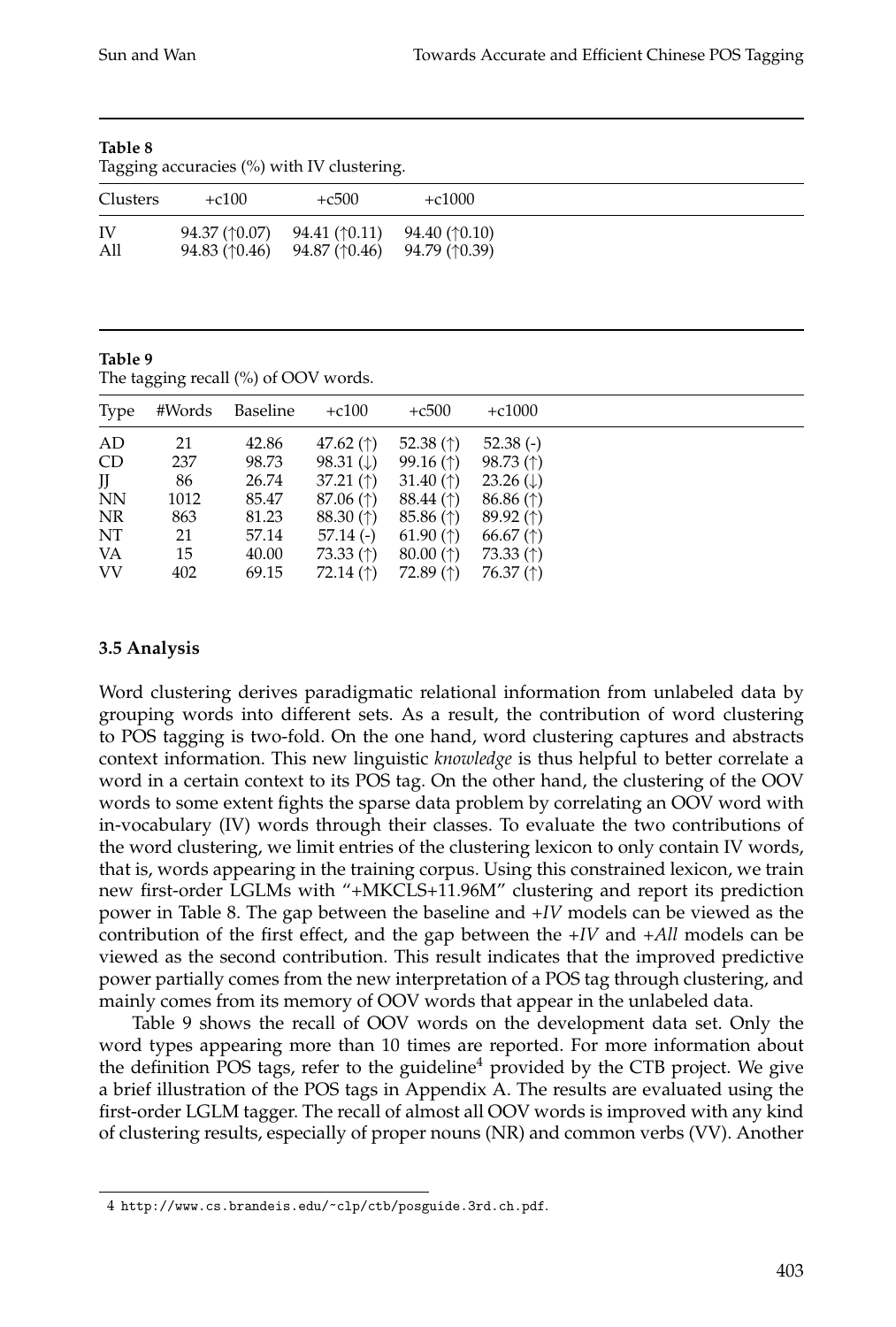interesting fact is that almost all of them are content words. This table is also helpful to understand the impact of the clustering information on the prediction of OOV words.

### **4. Capturing Syntagmatic Relations via Parsing**

To capture syntagmatic relations among words, a trivial idea is to use higher order Markov models. However, the empirical evaluation on the CTB data indicates that the second-order model does not benefit much, especially when word clustering features are added. This result suggests that a linear-chain structure is relatively weak to capture complex syntagmatic lexical relations. Different from lexical analysis, syntactic analysis, especially the full and deep one, reflects syntagmatic relations of words and phrases of sentences. We present a series of empirical studies of the tagging results of the two syntax-free sequential taggers and a state-of-the-art syntax-based parser, aiming at illuminating more precisely the impact of information about phrase-structures as well as dependency structures on POS tagging. The analysis is helpful to understand the role of syntagmatic lexical relations in POS prediction.

### **4.1 CFG-Based Parsing**

POS tags can be taken as pre-terminals of a constituency parse tree, so a constituency parser can also provide POS information. The majority of the state-of-the-art constituent parsers are based on generative probabilistic CGF (PCFG) learning, with lexicalized (Charniak 2000; Collins 2003) or latent annotation (Matsuzaki, Miyao, and Tsujii 2005; Petrov et al. 2006) refinements. Compared with complex lexicalized parsers, the symbolrefined PCFG (SR-PCFG) parsers leverage on an automatic procedure to learn refined grammars and are more robust to parse many non-English languages that are not well studied. For Chinese, a SR-PCFG parser achieves the state-of-the-art performance and outperforms many other types of parsers (Zhang and Clark 2009). In our work, the Berkeley parser,<sup>5</sup> an open source implementation of the SR-PCFG model, is used for experiments.

### **4.2 Comparing Tagging and Parsing**

From a linguistic view, we can distinguish syntax-free and syntax-based models. In a syntax-based model, POS tagging is integrated into parsing, and thus (to some extent) is capable of capturing a considerable amount of long range syntactic information. From a machine learning view, we can distinguish generative and discriminative models. Compared with generative models, discriminative models define expressive features to classify words. Note that the two generative models use latent variables to refine the output spaces, which significantly boost the accuracy and increase the robustness of simple generative models.

Table 10 shows their overall and detailed performance with respect to representative types. In the following, we present a comparative analysis.

*4.2.1 Content Words vs. Function Words.* Table 10 gives a detailed comparison regarding different word types. For each type of word, we report the accuracy of both solvers and compare the difference. The majority of the words that are better labeled by the

<sup>5</sup> code.google.com/p/berkeleyparser/.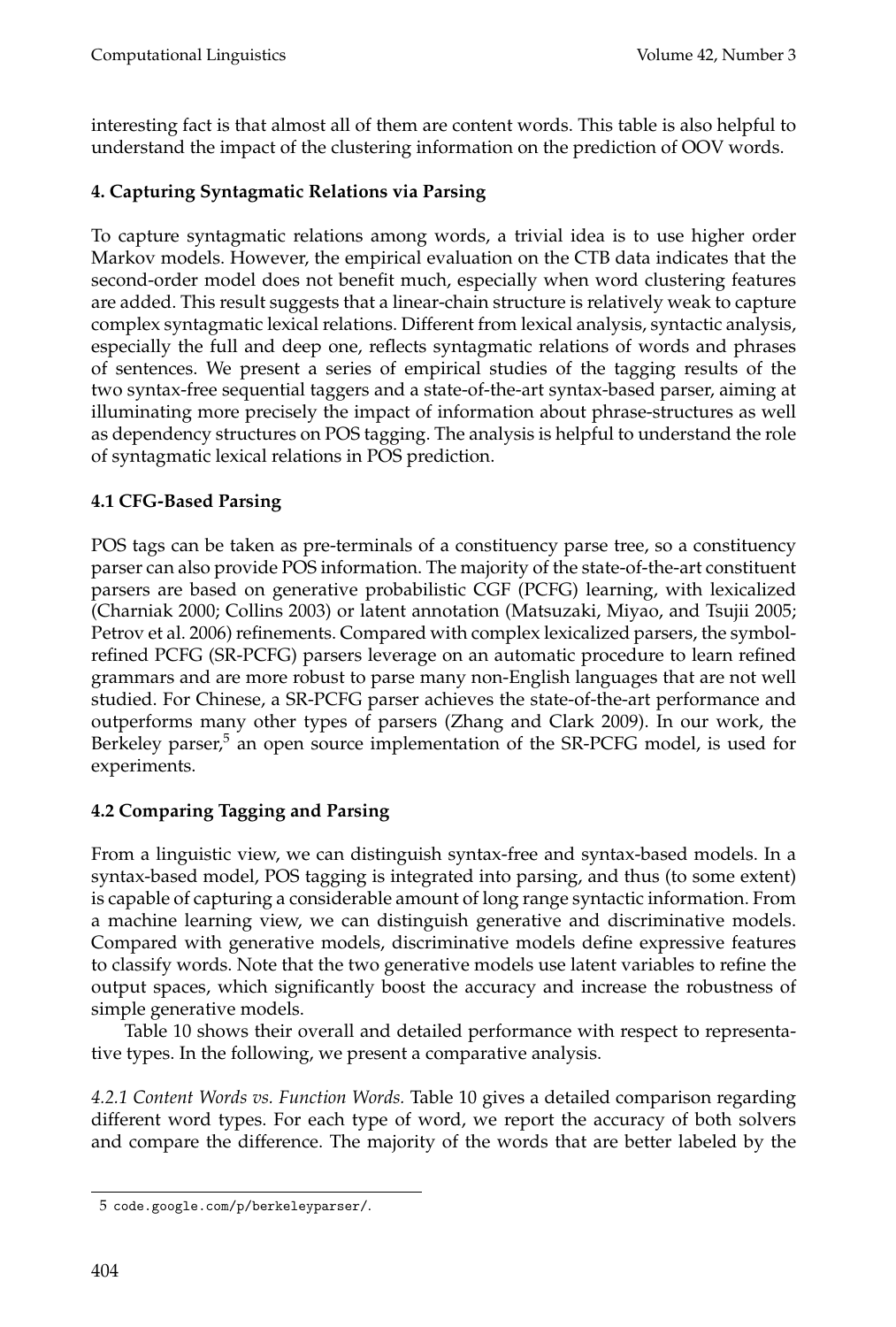|                |        | Tagging 1 1 scores of relative to word classes. |                   |        |        |  |
|----------------|--------|-------------------------------------------------|-------------------|--------|--------|--|
| Type           | LLM    | $\rm LGLM_1$                                    | LGLM <sub>2</sub> | SR-HMM | Parser |  |
| <b>NN</b>      | 94.51  | 94.77                                           | 94.82             | 94.32  | 93.46  |  |
| <b>NR</b>      | 93.94  | 94.37                                           | 94.90             | 94.42  | 89.76  |  |
| NT             | 97.13  | 97.41                                           | 97.26             | 97.56  | 96.80  |  |
| CD <sub></sub> | 97.26  | 97.57                                           | 97.63             | 97.57  | 95.50  |  |
| VA             | 79.34  | 83.25                                           | 84.49             | 80.57  | 81.47  |  |
| VC             | 97.10  | 97.20                                           | 97.00             | 96.90  | 96.01  |  |
| AD             | 93.47  | 94.53                                           | 94.59             | 94.81  | 94.13  |  |
| JJ             | 82.19  | 83.80                                           | 83.18             | 82.54  | 81.38  |  |
| CC             | 90.52  | 91.99                                           | 91.98             | 92.91  | 94.00  |  |
| P              | 93.51  | 94.52                                           | 94.35             | 95.10  | 96.19  |  |
| <b>DEC</b>     | 78.72  | 81.17                                           | 81.89             | 79.25  | 85.69  |  |
| <b>DEG</b>     | 82.35  | 85.59                                           | 86.61             | 84.38  | 88.94  |  |
| <b>DER</b>     | 75.86  | 77.42                                           | 75.00             | 83.33  | 78.05  |  |
| DEV            | 57.73  | 74.38                                           | 74.14             | 76.81  | 84.89  |  |
| Overall        | 93.61% | 94.30%                                          | 94.42%            | 94.08% | 93.69% |  |

| Table 10                                        |  |  |
|-------------------------------------------------|--|--|
| The control T1 control of all of the control of |  |  |

Tagging F1 scores of relative to word classes.

tagger are content words, including nouns (NN, NR, NT), numbers (CD), predicates (VA, VC), adverbs (AD), nominal modifiers (JJ), and so on. It is worth noting that both discriminative and generative sequential taggers consistently outperform the parser. In contrast, most of the words that are better predicted by the parser are function words, including most particles (DEC, DEG, DER, DEV, AS, MSP), prepositions (P), and coordinating conjunctions (CC).

*4.2.2 Open Classes vs. Close Classes.* POS can be divided into two broad supercategories: closed class types and open class types. Open classes accept the addition of new morphemes (words), through such processes as compounding, derivation, inflection, coining, and borrowing. On the other hand closed classes are those that have relatively fixed membership. For example, nouns and verbs are open classes because new nouns and verbs are continually coined or borrowed from other languages, whereas *DEC*/*DEG* are two closed classes because only the function word "的" is assigned to them. The discriminative model can conveniently include many features, especially features related to the word formation, which are important to predict words of open classes. Table 11 summarizes the tagging accuracies relative to IV and OOV words. These statistics exclude all punctuations that can be trivially recognized. On the whole, the Berkeley parser processes IV words slightly better than our tagger, but processes OOV words significantly worse. The numbers in this table clearly show that the main weakness of the Berkeley parser is the the predictive power of the OOV words.

*4.2.3 Local Disambiguation vs. Global Disambiguation.* Closed class words are generally function words that tend to occur frequently and often have structuring uses in grammar. These words have little lexical meaning or have ambiguous meaning, but instead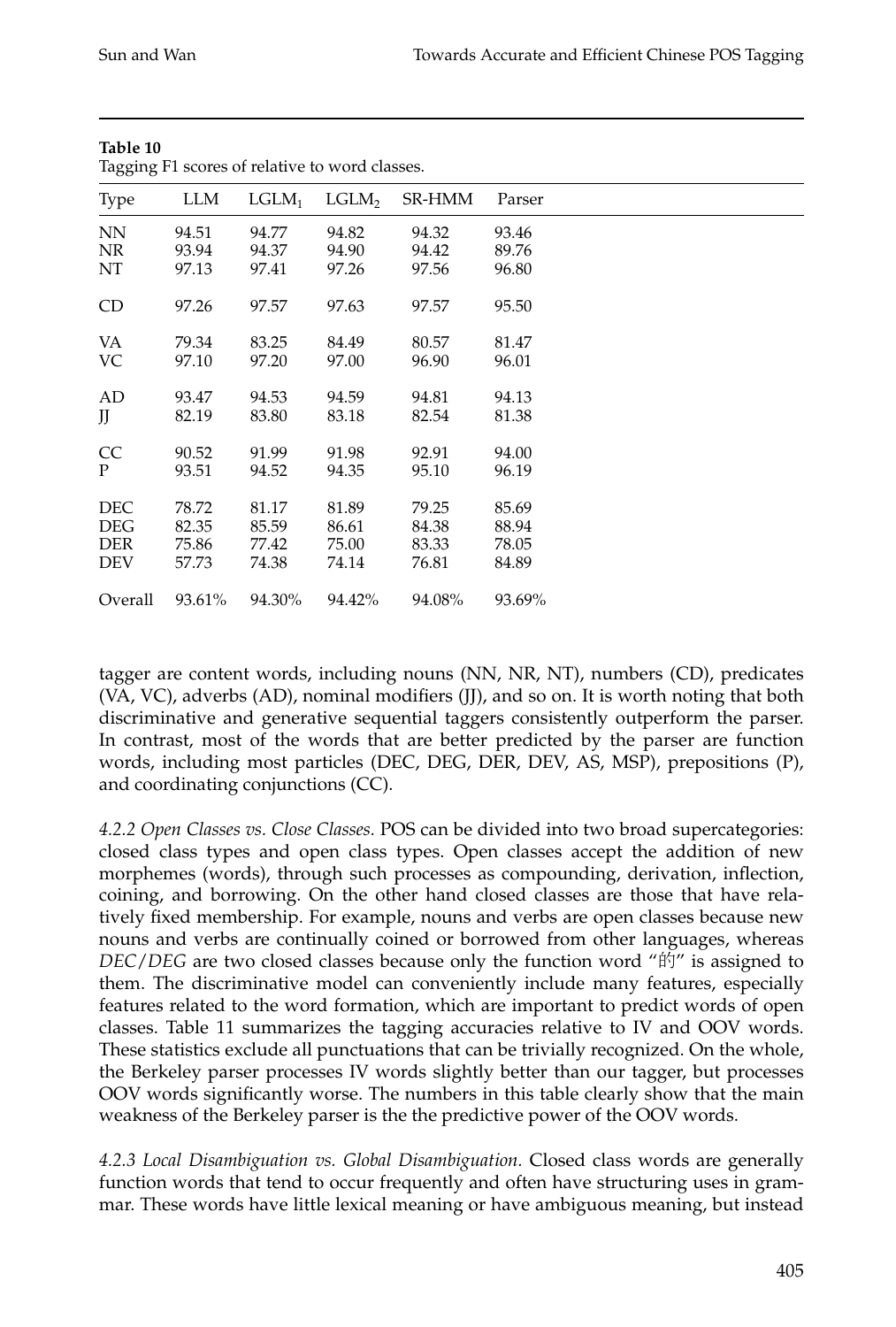|                                                          |                               |                                              | ragging accuracies (70) or the 1y and OO y Words. |
|----------------------------------------------------------|-------------------------------|----------------------------------------------|---------------------------------------------------|
|                                                          | IV                            | OOV                                          |                                                   |
| LLM<br>$LGLM_1$<br>LGLM <sub>2</sub><br>SR-HMM<br>Parser | 93.56<br>94.22 77.49<br>94.61 | 78.72<br>94.35 79.77<br>94.43 80.66<br>64.43 |                                                   |
|                                                          |                               |                                              |                                                   |

**Table 11** Tagging accuracies (%) of the IV and OOV words.

serve to express grammatical relationships with other words within a sentence. They signal the structural relationships that words have to one another and are the glue that holds sentences together. Thus, they serve as important elements to the structures of sentences. The disambiguation of these words normally requires more syntactic clues, which are very hard and inappropriate for a sequential tagger to capture. Based on global grammatical inference of the whole sentence, the full parser is relatively good at dealing with structure-related ambiguities.

We conclude that a discriminative sequential tagging model can better capture local syntactic and morphological information, and the full parser can better capture global syntactic structural information. The discriminative tagging models are limited by the Markov assumption and are inadequate to correctly label structure-related words.

#### **4.3 Impact on Parsing**

The weak ability for non-local disambiguation also imposes restrictions on using a sequence POS tagging model as a front module for parsing. To evaluate the impact, we use the Berkeley parser to parse a sentence based on the POS tags provided by sequence models. Table 12 shows the parsing performance. Labeled bracketing precision, recall, and F-score (LP, LR, and LF) are listed. Note that the overall tagging performance of the Berkeley parser is significantly worse than the sequence models. However, better POS tagging does not lead to better parsing. Our experiments suggest that sequence models

| Table 12<br>Parsing accuracies (%) on the development data. |       |       |                        |  |
|-------------------------------------------------------------|-------|-------|------------------------|--|
| Devel.                                                      | LP    | LR    | LF                     |  |
| Berkeley(ALL)                                               | 82.44 | 80.31 | 81.36                  |  |
| LLM(ALL)                                                    | 79.17 | 78.46 | 78.82 $( )$            |  |
| $LGLM_1(ALL)$                                               | 80.28 | 79.52 | 79.90 $(1)$            |  |
| LGLM <sub>2</sub> (ALL)                                     | 79.59 | 80.58 | 80.08 $( )$            |  |
| SR-HMM(ALL)                                                 | 80.59 | 79.35 | 79.96 $( )$            |  |
| $LLM$ (non-De)+Berkeley(De)                                 | 81.12 | 79.18 | 79.64 $( )$            |  |
| $LGLM1(non-De)+Berkeley(De)$                                | 80.82 | 79.94 | 80.38 ( $\downarrow$ ) |  |
| $LGLM2(non-De)+Berkeley(De)$                                | 81.14 | 80.07 | 80.60 $(1)$            |  |
| SR-HMM(non-De)+Berkeley(De)                                 | 81.32 | 80.01 | 80.66 $( )$            |  |

**Table 12**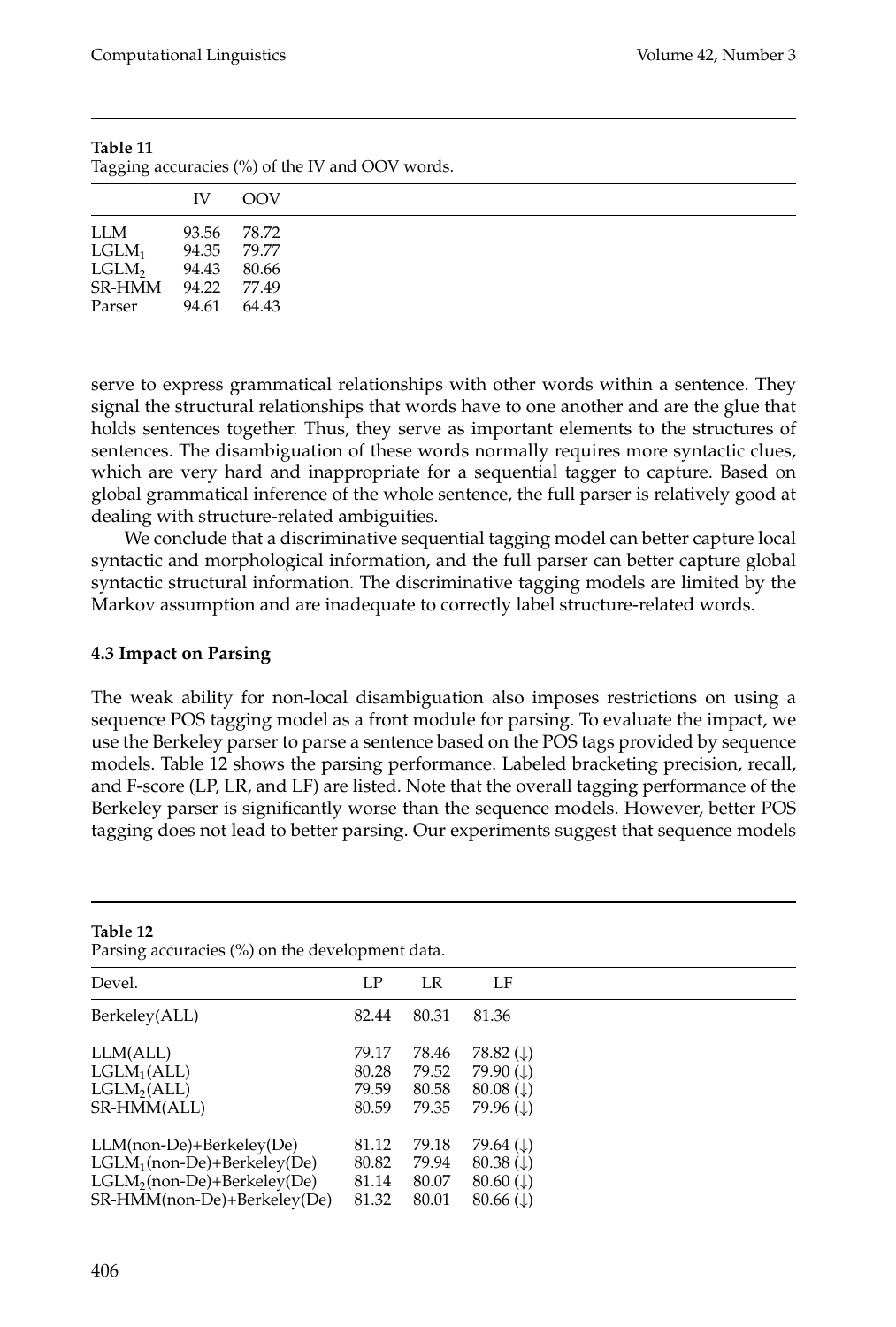propagate too many errors to the parser. Moreover, the parser is very sensitive to errors of prediction of some specific categories. The numbers presented in the bottom block of Table 12 give a rough illustration. The results are obtained by providing the parser *mixed* POS tagging analysis: The tags of "的/得" predicted by the Berkeley parser and the tags of other words are utilized. We can see that though the overall parsing quality is still worse than Berkeley parser, it is better than sequence models. The performance change demonstrates the importance of prediction of these two particular words. Our linguistic analysis can also better explain the poor performance of Chinese CCG parsing when applying the C&C parser (Tse and Curran 2012). We think the failure is mainly due to overplaying sequence models in both POS tagging and supertagging.

#### **4.4 Enhancing Tagging via Stacking**

We study a simple way of integrating multiple heterogeneous models in order to exploit their complementary strengths and thereby improve tagging accuracy beyond what is possible by either model in isolation. The method integrates the heterogeneous models by allowing the outputs of SR-HMM and the parser to define features for the LLM/LGLM. Similar to our work on combining a sequence model and a parser, Rush et al. (2010) proposed a principled decoding technique based on dual decomposition to take advantages of heterogeneous models. There are two differences between their model and ours. First, the base models for combining are separately trained in their solution. In other words, one key difference is whether to allow integration of base models at learning time. Second, the application of the decomposition technique is dependent on the solvability of sub-problems. This technique, therefore, is not as flexible as stacking.

*4.4.1 Stacked Learning.* **Stacked generalization** is a meta-learning algorithm that was first proposed in Wolpert (1992) and Breiman (1996). Stacked learning has been applied as a system ensemble method in several NLP tasks, such as joint word segmentation and POS tagging (Sun 2011), and dependency parsing (Nivre and McDonald 2008). The idea is to include two "levels" of predictors. The first level includes one or more predictors  $g_1,...,g_K:\R^d\to\R;$  each receives input  $\mathbf{x}\in\R^d$  and outputs a prediction  $g_k(\mathbf{x})$ . The second level consists of a single function  $h : \mathbb{R}^{d+K} \to \mathbb{R}$  that takes as input  $\langle x, g_1(x), ..., g_K(x) \rangle$ and outputs a final prediction  $\hat{y} = h(\mathbf{x}, g_1(\mathbf{x}), ..., g_K(\mathbf{x}))$ . The predictor, then, combines an ensemble (the *g<sup>k</sup>* 's) with a meta-predictor (*h*).

Training is done as follows. The training data  $S = \{(\mathbf{x}_t, \mathbf{y}_t) : t \in [1, T]\}$  are split into *L* equal-sized disjoint subsets  $S_1, ..., S_L$ . Then functions  $\mathbf{g}_1, ..., \mathbf{g}_L$  (where  $\mathbf{g}_l = \langle g_1^l, ..., g_K^l \rangle$ ) are separately trained on  $S - S_l$ , and are used to construct the augmented data set  $\hat{S} =$  $\{(\langle \mathbf{x}_t, \hat{\mathbf{y}}_t^1, ..., \hat{\mathbf{y}}_t^k \rangle, \mathbf{y}_t) : \hat{\mathbf{y}}_t^k = g_k^l(\mathbf{x}_t)$  and  $\mathbf{x}_t \in S_l\}$ . Finally, each  $g_k$  is trained on the original data set and the second level predictor *h* is trained on *S*ˆ. The intent of the *cross-validation* scheme is that  $y_i^k$  is similar to the prediction produced by a predictor which is learned on a sample that does not include **x***<sup>t</sup>* .

This framework is also explored as a solution for learning *long range* features in Torres Martins et al. (2008). Torres Martins et al. explored a stacked framework for learning *long range* features for dependency parsing. In machine learning research, stacked learning has been applied to structured prediction (Cohen and Carvalho 2005). In this work, stacked learning is used to acquire extended training data for sub-word tagging. For example, Cohen and Carvalho (2005) described a sequential learning scheme called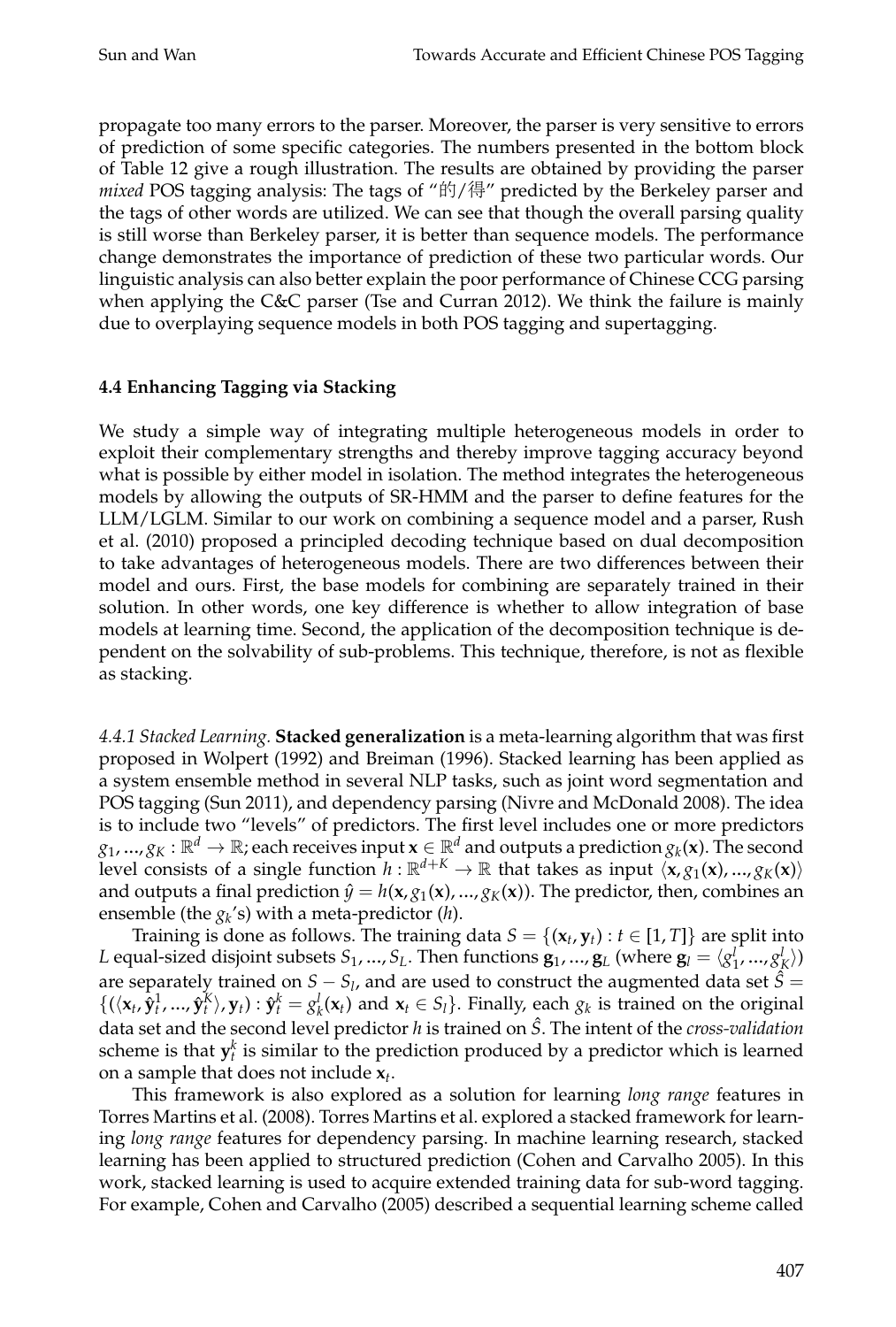"stacked sequential learning." In that meta-learning algorithm, an arbitrary base learner is augmented so as to make it aware of the labels of nearby examples.

*4.4.2 Applying Stacking to POS Tagging.* We use the LLMs or LGLMs (as *h*) for the level-1 processing, and other models (as *g<sup>k</sup>* ) for the level-0 processing. The characteristic of discriminative learning makes LLMs/LGLMs very easy to integrate into the outputs of other models as new features. T is set to 5 to generate augmented training data for estimating *h*. We are relying on the ability of discriminative learning to explore informative features, which play a central role in boosting the tagging accuracy. For output labels produced by each auxiliary model, five new *label uni/bigram* features are added: *w*−<sup>1</sup> , *w*, *w*+<sup>1</sup> , *w*−<sup>1</sup> *w*, *w w*+<sup>1</sup> . This choice is tuned on the development data.

*4.4.3 Evaluation.* Table 13 summarizes the tagging accuracy of different stacking models. From this table, we can clearly see that the new features derived from the outputs of other models lead to substantial improvements over the baseline LLM/LGLM. The output structures provided by the SR-PCFG model is most effective in improving the LLM/LGLM baseline systems. Among different stacking models, the syntax-free hybrid one (i.e., stacking LLM/LGLM with SR-HMM) does not need any treebank to train their systems. For the situations in which parsers are not available, this is a good solution. Moreover, the decoding algorithms for linear-chain Markov models are very fast. Therefore the syntax-free hybrid system is more appealing for many NLP applications.

Table 14 shows the F1 scores of the DEC/DEG prediction obtained by different stacking models. Compared with Table 10, we can see that the hybrid sequence model is still not good at handling long-distance ambiguities. As a result, it still does not serve the parser well, though it achieves higher overall precision. On the other hand, the syntaxbased hybrid model can refine the POS tags returned by the same parser, and therefore improve the final parsing results. In other words, by parsing twice, we can obtain better phrase-structure trees.

| Tagging accuracies (%) of different stacking models on the development data. |                         |                         |                         |  |
|------------------------------------------------------------------------------|-------------------------|-------------------------|-------------------------|--|
|                                                                              | <b>LLM</b>              | LGLM <sub>1</sub>       | LGLM <sub>2</sub>       |  |
| +SR-HMM<br>+SR-PCFG<br>+Word clustering+SR-HMM                               | 94.59<br>94.83<br>95.03 | 94.80<br>95.06<br>95.11 | 94.83<br>95.04<br>95.12 |  |
| +Word clustering+SR-PCFG 95.40                                               |                         | 95.45                   | 95.54                   |  |

#### **Table 13**

 $T_{\rm g}$  (%) of different stacking models on the development data.

#### **Table 14**

F1 score of the *DEC/DEG* prediction and parsing performance of different stacking models on the development data.

|                                                                                                                                              | DEC DEG LP | <u>is iki</u> |  |
|----------------------------------------------------------------------------------------------------------------------------------------------|------------|---------------|--|
| LGLM <sub>1</sub> (SR-HMM) 82.72 86.99 81.13% 80.12% 80.63( $\downarrow$ )<br>LGLM <sub>1</sub> (SR-PCFG) 87.05 90.06 82.66% 81.20% 81.92(1) |            |               |  |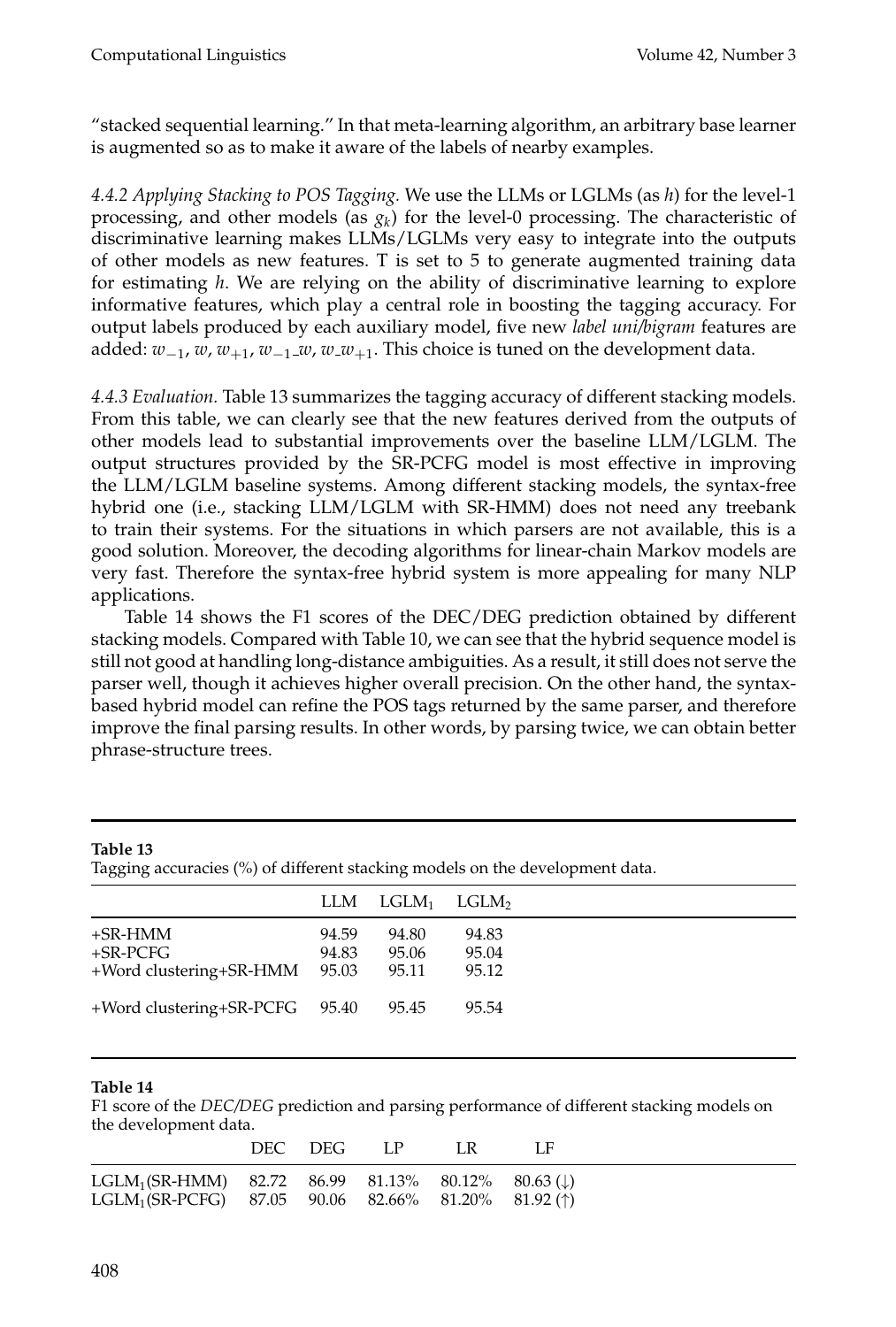### **4.5 Combining Both**

We have introduced two separate improvements for Chinese POS tagging that capture different types of lexical relations. We therefore expect further improvement by combining both enhancements, since their contributions to the task is different. We still use the stacking model to integrate the discriminative tagger and the Berkeley parser. The only difference between current experiment and the previous experiment is that the discriminative models are trained with the help of word clustering features. The last line of Table 13 also shows the performance of the new hybrid models on the development data set. We can see that the improvements that come from two methods, namely, capturing syntagmatic and paradigmatic relations, do not overlap much and their combination yields a better combined result.

### **5. Reducing Hybrid Models to Sequence Models**

We have shown that higher accuracy can be achieved by applying learning techniques to capture deep lexical relations. Especially, syntagmatic lexical relations have been shown playing an essential role in Chinese POS tagging. To capture such relations, we utilize hybrid models that obtain such information from a syntactic parser. However, it is inappropriate to use computationally expensive parsers to improve POS tagging for many realistic NLP applications, mainly because of efficiency considerations. In this section, we investigate the feasibility of capturing some longer-distance dependencies in a sequence model.

### **5.1 The Idea**

We explore unlabeled data to transfer the predictive power of hybrid models to sequence models. The main idea behind this is to use a fast model to approximate the function learned by a slower, larger, but better-performing ensemble model. Unlike the true function that is unknown, the function learned by a high-performing model is available and can be used to label large amounts of pseudo data. A fast and expressive model trained on large-scale pseudo data will not overfit and will approximate the function learned by the high performing model well. This allows a slow, complex model such as a massive ensemble to be compressed into a fast sequence model such as a firstorder LGLM with very little loss in performance.

This idea to use unlabeled data to transfer the predictive power of one model to another has been investigated in many areas, for example, from high accuracy neural networks to more interpretable decision trees (Craven 1996), from high accuracy ensembles to faster and more compact neural networks (Bucila, Caruana, and Niculescu-Mizil 2006), from structured prediction models to local classification models (Liang, Daume,´ and Klein 2008), or from complicated parsing models to simpler ones (Petrov et al. 2010).

### **5.2 Applying Structured Compilation to POS Tagging**

We do some experiments to explore the feasibility of reducing hybrid tagging models to a SR-HMM or LGLM for Chinese POS tagging. The large-scale unlabeled data we use in our experiments come from the Chinese Gigaword. We choose the Mandarin news text (i.e., Xinhua newswire). We tag Gigaword sentences by applying a successful model, namely, the stacked second order LGLMs with Berkeley parser. According to our evaluation, the automatically annotated texts obtained in this step is of relatively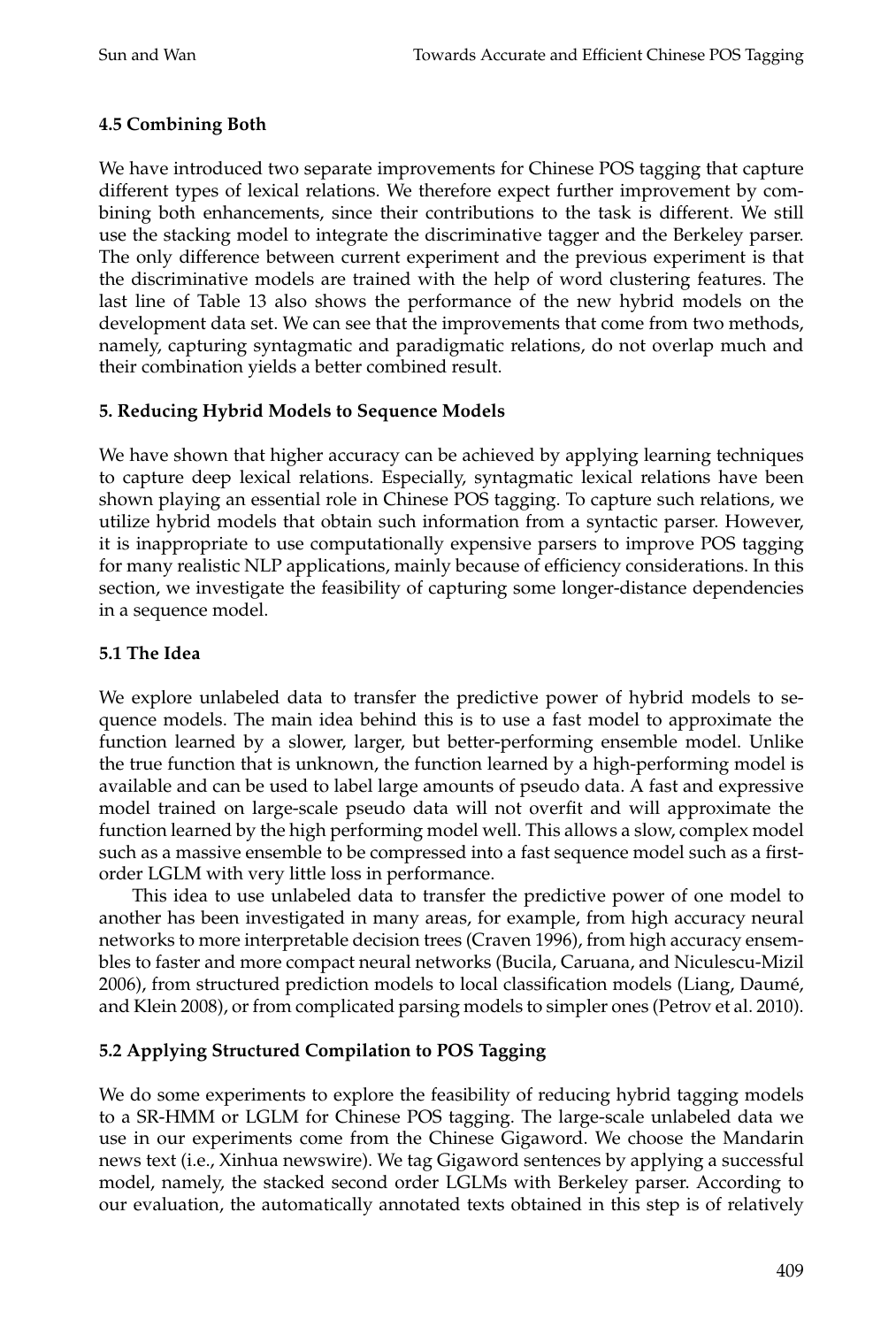high quality. Note that the process of this step is somewhat time-consuming, given that a chart parser is used. We viewed the annotated results as **pseudo training data**, which is imperfect but still of high quality. Such pseudo training data could be of very largescale theoretically and practically. Together with gold standard training data, large-scale pseudo training data can be used to train SR-HMMs and LGLMs. We expect that the SR-HMM tagger can be improved by exploring better latent variables, and that the discriminative taggers can be improved by using features in a larger context.

### **5.3 Beam Decoding for LGLM**

For a number of NLP tasks, including tagging and parsing, the generic beam-search algorithmic technique has been shown to be very powerful to build efficient systems with comparable accuracy (Zhang and Clark 2011). In our model re-compilation case, to train a second order LGLM on a very large data set is quite time-consuming. Rather than the Viterbi algorithm, we here use the beam search algorithm for decoding. Beyond simple beam decoding that essentially implements the greedy search strategy, Huang and Sagae (2010) discuss how the state-merging strategy that is used by dynamic programming methods can be applied to enhance a beam decoder. Considering that the total number of possible tags is much larger than conventional tagging, we implement a beam-search algorithm with state merging for our discriminative tagger.

In a second-order model, the basic factor contains three consecutive tags, but only the last two influence future decoding. That means that all partial tag sequences with the same last two tags can be merged together. Specifically, at each decoding step, our decoder first generates all new partial tag sequences by labeling the next word, then the top-*b* sequences with different last two tags are collected for future prediction while others are thrown away. With the state-merging strategy, our beam decoder can perform dynamic programming too. Note that when the beam width is large enough, our decoding algorithm actually searches the whole space and is exactly a Viterbi decoder.

### **5.4 Multi-View Learning with Unlabeled Data**

The key for the success of hybrid tagging models is the existence of a large diversity among learners. Zhou (2009) argued that when there are many labeled training examples, unlabeled instances are still helpful for hybrid models because they can help to increase the diversity among the base learners. The author also briefly introduced a preliminary theoretical study. In this work, we also combine the re-trained models to see if we can benefit more. The final combination is very simple: We utilize voting as the strategy for final combination. In the tagging phase, the re-trained LGLM and SR-HMM systems with different settings output multiple tagging results, in which each word is assigned one POS label. The final tagging is the voting result of these labels.

### **5.5 Evaluation**

*5.5.1 Reducing Hybrid Models to SR-HMMs.* With the increase of (pseudo) training data, a SR-HMM may learn better latent variables to subcategorize POS tags, which could significantly improve a purely supervised SR-HMM. In our experiments, SR-HMM models are trained with six, seven, and eight iterations of split, merge, smooth. Table 15 shows the performance of the re-trained SR-HMMs. The first column is the number of sentences of pseudo sentences, and the second column lists the number of words. The pseudo sentences are selected from the Xinhua news section of the Chinese Gigaword. We can clearly see that the idea to leverage unlabeled data to transfer the predictive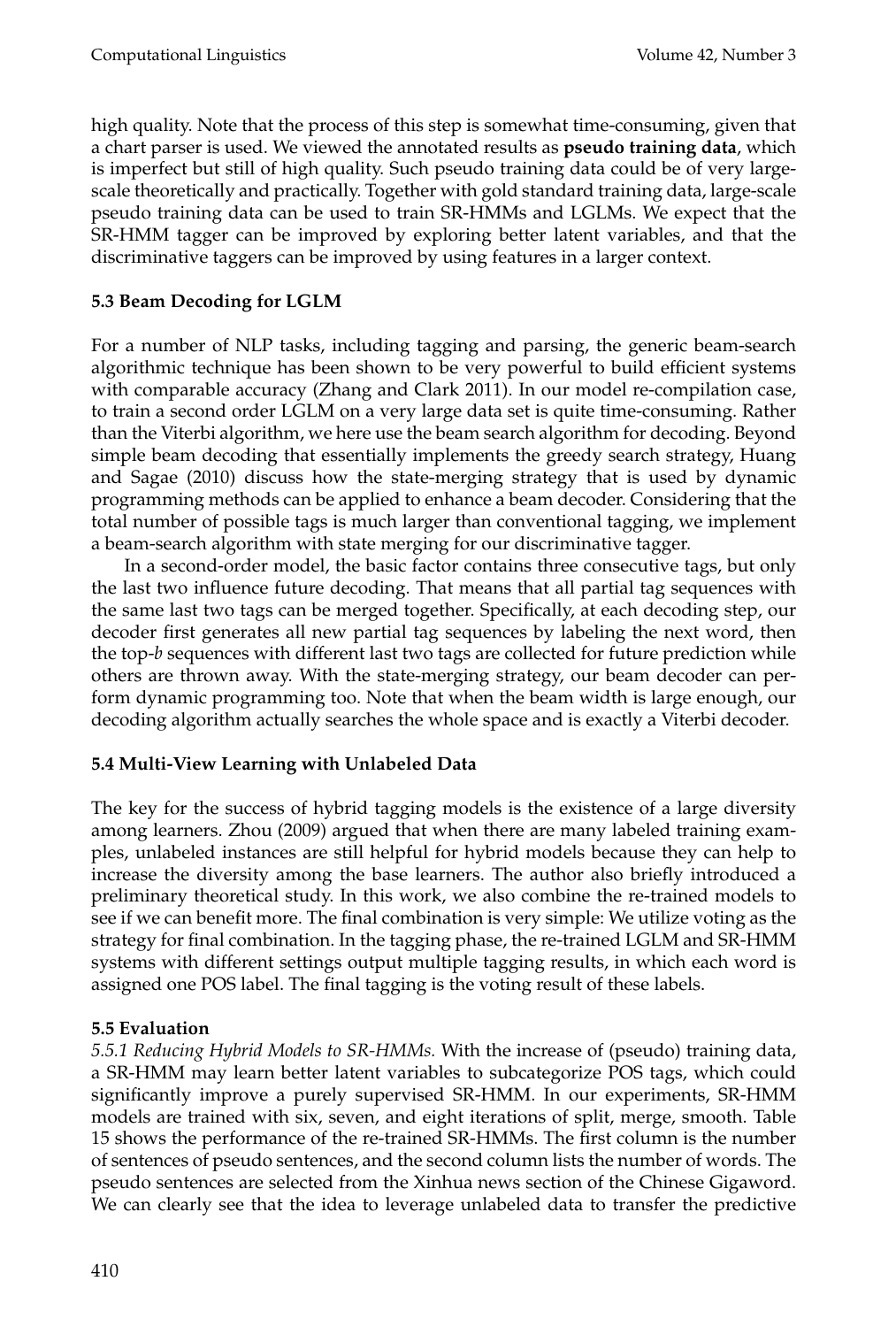## I-6 I-7 I-8 #Sent #Word | Overall | Overall | DEC | DEG | Overall | DEC | DEG 100K 2.36M 94.27 94.46 80.76 85.82 94.64 81.27 86.34 200K 4.72M 94.51 94.65 80.21 85.29 94.70 81.72 86.39 500K 11.82M 94.57 94.75 80.30 85.26 94.78 81.62 86.57 1000K 23.63M 94.79 94.87 81.26 86.32 **94.96 82.09 88.95**

#### **Table 15**

Tagging accuracies (%) of re-compiled SR-HMM models on the development data. "I-*x*" denotes the number (*x*) of split-merge-smooth iterations for training. **Bold** identifies best performance results.

ability of the hybrid model works. Self-training can also slightly improve a SR-HMM (Huang, Eidelman, and Harper 2009). Our auxiliary experiments show that self-training is not as effective as our structure compilation method.

With the increase of training iterations, finer-grained latent variables are estimated and they can enhance tagging. Note that the training procedure on the purely supervised setting obtains the best tagging results at iteration 6. More training data, even if it is not perfect, can improve the generative learning process. The table also presents the performance with respect to DEC/DEG disambiguation. The results suggest that finer-grained latent variables lead to better long-range disambiguation.

*5.5.2 Reducing Hybrid Models to LGLMs.* To increase the expressive power of a discriminative classification model, we extend the feature templates. This strategy is proposed by Liang, Daumé, and Klein (2008). In our experiments, we increase the window size of word uni-/bigram features to approximate longer distance dependencies. For window size 3, we will add  $w_{-3}$ ,  $w_3$ ,  $w_{-3}w_{-2}$ , and  $w_2w_3$  as new features; for size 4, we will add *w*−4, *w*−3, *w*<sub>3</sub>, *w*<sub>4</sub>, *w*−4*w*−3, *w*−3*w*−2, *w*<sub>2</sub>*w*<sub>3</sub>, and *w*<sub>3</sub>*w*<sub>4</sub>. Using features derived from a longer window is harmful when only limited labeled data are available. That is why

#### **Table 16**

| Tagging accuracies (%) of re-compiled LGLM <sub>1</sub> and LGLM <sub>2</sub> models on the development data. |
|---------------------------------------------------------------------------------------------------------------|
| The beam size is set to 4. "win= $x$ " denotes the window size $(x)$ of word uni-/bigrams for feature         |
| extraction. <b>Bold</b> identifies best performance results.                                                  |

|       |        |                   | $win=2$ |         | $win=3$    |       |         | $win=4$    |       |
|-------|--------|-------------------|---------|---------|------------|-------|---------|------------|-------|
| #Sent | #Word  | Model             | Overall | Overall | <b>DEC</b> | DEG.  | Overall | <b>DEC</b> | DEG.  |
| 100K  | 2.36M  | $LGLM_1$          | 94.98   | 95.15   | 83.99      | 87.53 | 95.14   | 84.05      | 87.68 |
| 200K  | 4.72M  |                   | 95.03   | 95.21   | 84.70      | 88.25 | 95.19   | 85.12      | 88.46 |
| 500K  | 11.82M |                   | 95.14   | 95.24   | 85.17      | 88.94 | 95.27   | 86.02      | 89.31 |
| 1000K | 23.63M |                   | 95.20   | 95.24   | 84.89      | 89.03 | 95.30   | 86.50      | 89.91 |
| 100K  | 2.36M  | LGLM <sub>2</sub> | 95.09   | 95.18   | 84.84      | 88.10 | 95.09   | 84.70      | 88.14 |
| 200K  | 4.72M  |                   | 95.13   | 95.15   | 84.96      | 87.96 | 95.24   | 86.08      | 89.76 |
| 500K  | 11.82M |                   | 95.22   | 95.23   | 85.51      | 88.79 | 95.27   | 85.51      | 89.01 |
| 1000K | 23.63M |                   | 95.24   | 95.30   | 85.28      | 89.04 | 95.40   | 86.59      | 89.85 |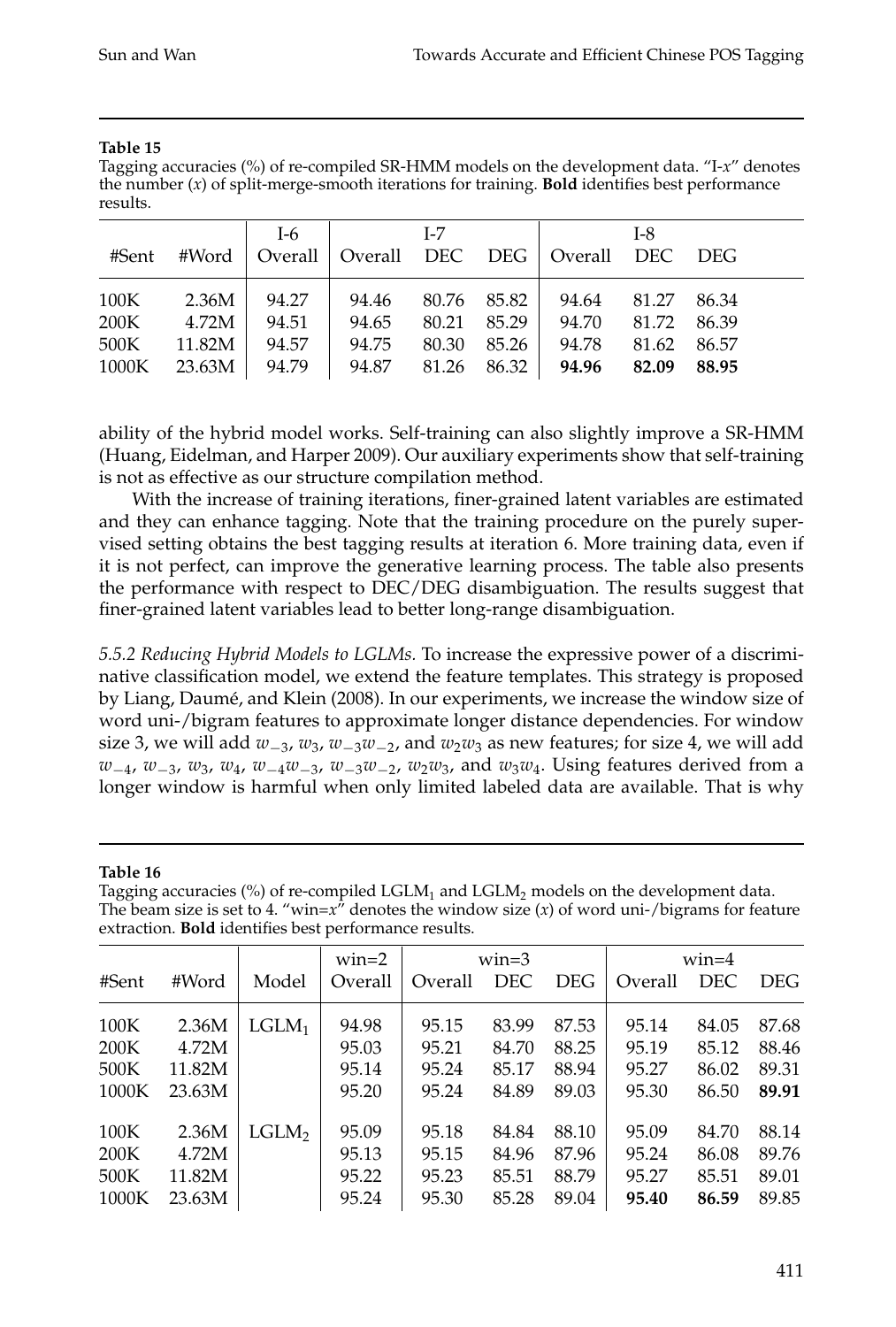we only use these features in the structure compilation setting. Table 16 shows the performance of the re-compiled first- and second-order LGLMs. The "+MKCLS+11.96M" algorithm is used to provide word clustering information, and the number of total clusters is 500. Similar to the generative model, the discriminative LGLM tagger can be improved too. The second-order model performs slightly better than the first-order one. Considering the decoding time is equivalent because of the fixed beam width, the second-order model is a better choice for application.

In these experiments, we set the beam width for decoding to be 4. Our auxiliary experiments shows that the "beam search with state merging" is quite effective, even with a very small beam size. We vary the beam width and present the results in Table 17.

Compared with the generative model, the re-compiled discriminative model is more effective and more efficient. Although the time complexity for the SR-HMM is linear with respect to the number of words contained in a sentence, the practical running time is influenced by the number of latent variables. Even if we expect further accuracy improvements via adding more data and using more split-merge-smooth iterations to get more effective latent variables, such a setting will significantly affect the tagging efficiency. On the other hand, the beam decoder for the discriminative model achieves equivalent tagging accuracies to the Viterbi decoder. As a result, the efficiency of both training and testing can be guaranteed. Another advantage of the discriminative tagger is its relatively good prediction power of the longer-distance dependencies. The best re-compiled LGLM<sub>2</sub> obtains better DEC/DEG prediction than the Berkeley parser.

*5.5.3 Voting.* Table 18 is the final voting results of the SR-HMM and LGLM. We use three base models for combination, which is the minimum for performing voting. In other words, the final tagging is the voting result of these three labels. Obviously, the retrained models are still diverse and complementary, so the voting can further improve the sequence models. The result of the best hybrid sequence model is equivalent to the best stacking models.

#### **Table 17**

| #Sent |    |       | Beam win=2 win=3 win=4 |       |
|-------|----|-------|------------------------|-------|
| 500K  | 8  | 95.19 | 95.31                  | 95.26 |
| 500K  | 16 | 95.18 | 95.31                  | 95.31 |
| 500K  | 32 | 95.22 | 95.25                  | 95.34 |
| 500K  | 64 | 95.20 | 95.30                  | 95.27 |

Tagging accuracies (%) relative to beam width on the development data. The LGLM<sub>2</sub> model is applied.

#### **Table 18**

Tagging accuracies (%) of the voting models on the development data. **Bold** identifies best performance results.

| Voter 1 | Voter 2                                                                                                             | Voter 3                                                        | Acc.           |
|---------|---------------------------------------------------------------------------------------------------------------------|----------------------------------------------------------------|----------------|
|         | SR-HMM, I-8, 1000K LGLM, win=4, 1000K LGLM, win=3, 1000K<br>SR-HMM, I-8, 1000K LGLM, win=4, 1000K LGLM, win=4, 500K | SR-HMM, I-8, 1000K SR-HMM, I-7, 1000K LGLM, win=4, 1000K 95.17 | 95.45<br>95.54 |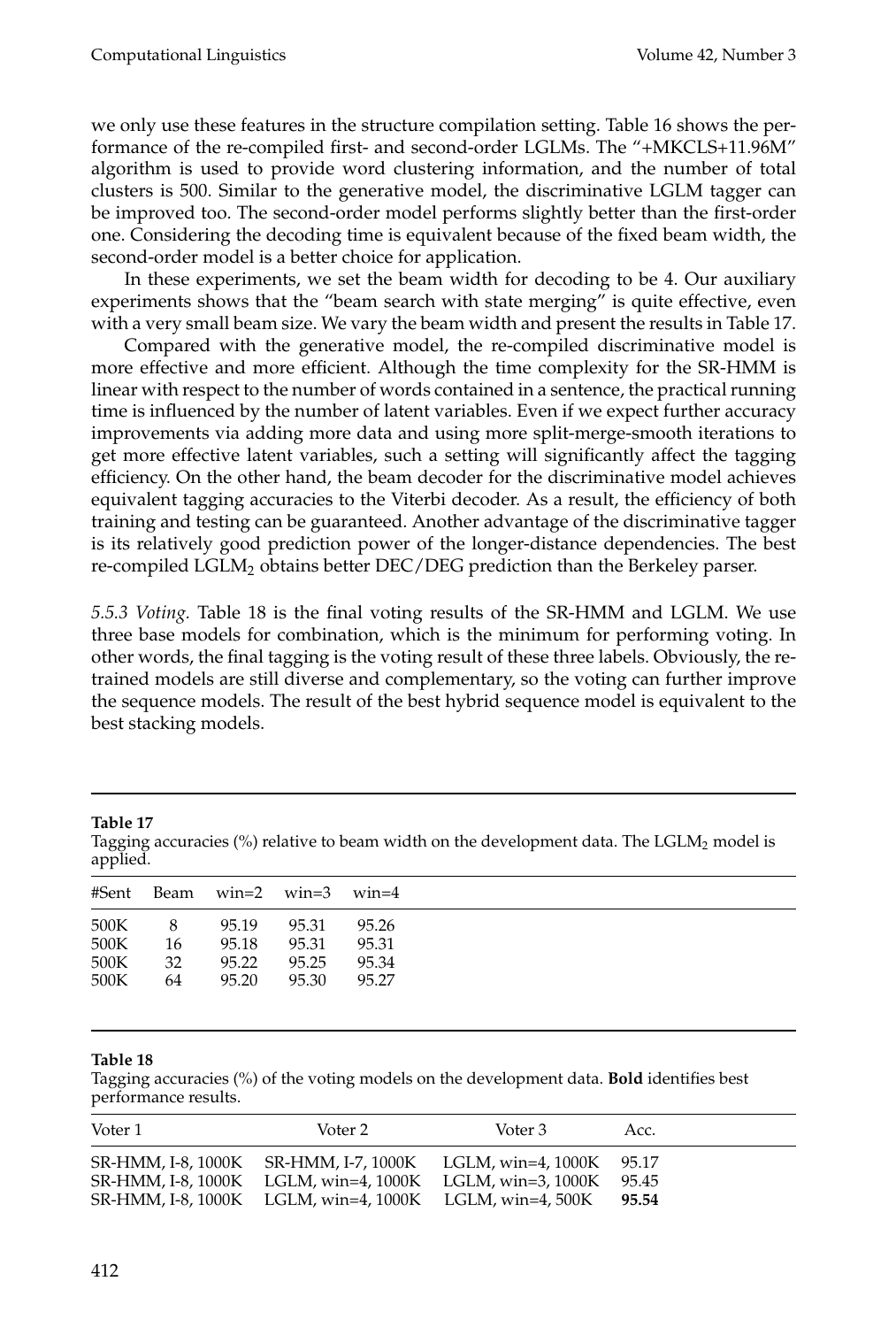|                                       | SC.               | LP                      | LR                      | LF                                                                |
|---------------------------------------|-------------------|-------------------------|-------------------------|-------------------------------------------------------------------|
| Berkeley -- 82.44                     |                   |                         | 80.31                   | 81.36                                                             |
| SR-HMM<br>LGLM <sub>2</sub>           | NO.<br>NO –       | 80.59<br>79.59          | 79.35<br>80.58          | 79.96 $( )$<br>80.08 $( )$                                        |
| SR-HMM<br>LGLM <sub>2</sub><br>Voting | YES<br>YES<br>YES | 82.86<br>82.50<br>82.57 | 80.60<br>81.39<br>81.47 | 81.22 $( )$<br>81.94 $($ $\uparrow$ )<br>82.01 $($ $\uparrow$ $)$ |

#### **Table 19**

Accuracies (%) of parsing based on re-compiled tagging. Column "SC" denotes whether structure compilation is applied.

*5.5.4 Improved Parsing.* There are two ways for the sequence models to encode long-range information. On one hand, the models can be built upon high-order linear structures (e.g., Ye et al. 2009). One of main challenges of this solution is the high computational complexity. On the other hand, sequence models can incorporate features extracted from a larger context (e.g., by extending window size). This solution cannot work well if only a limited amount of annotated data is available. The key idea underlying structure compilation is to appropriately utilize automatically annotated data to estimate weights for more contextual features. Because features extracted from a larger context provide important clues to detect longer-distance relationships, a re-compiled sequence model can approximate the behavior of a parser to some extent.

Purely supervised sequence models are not good at predicting function words, and accordingly are not good enough to be used as front modules to parsers. The re-compiled models can mimic some behaviors of parsers, and therefore are suitable for parsing. Especially, we have seen that the predictive power for the function word disambiguation is enhanced significantly. Our evaluation shows that the significant improvement of the POS tagging stop harming syntactic parsing. Results in Table 19<sup>6</sup> indicate that the parsing accuracy of the Berkeley parser can be simply improved by inputting the Berkeley parser with the re-trained sequential tagging results. Additionally, the success to separate tagging and parsing can improve the efficiency of the syntactic processing.

*5.5.5 Final Results.* Table 20 shows the performance of different systems evaluated on the test data. Our final sequence model achieves the state-of-the-art performance, which is obtained by combining a state-of-the-art parser as well as sequence models.

*5.5.6 Comparison with Other Taggers.* We compare our final sequence labeling based tagger to other representative taggers. Though most research papers report experiments on CTB, they usually define different training/developement/test sets. Nevertheless, numeric performance still reflects accuracy level of existing systems and our tagger. The first three taggers for comparison are based on the joint POS tagging and dependency parsing architecture, which is able to leverage on rich syntactic information to capture syntagmatic relations. They also use global linear models for disambiguation, given

<sup>6</sup> Some relevant information is copied from Table 12.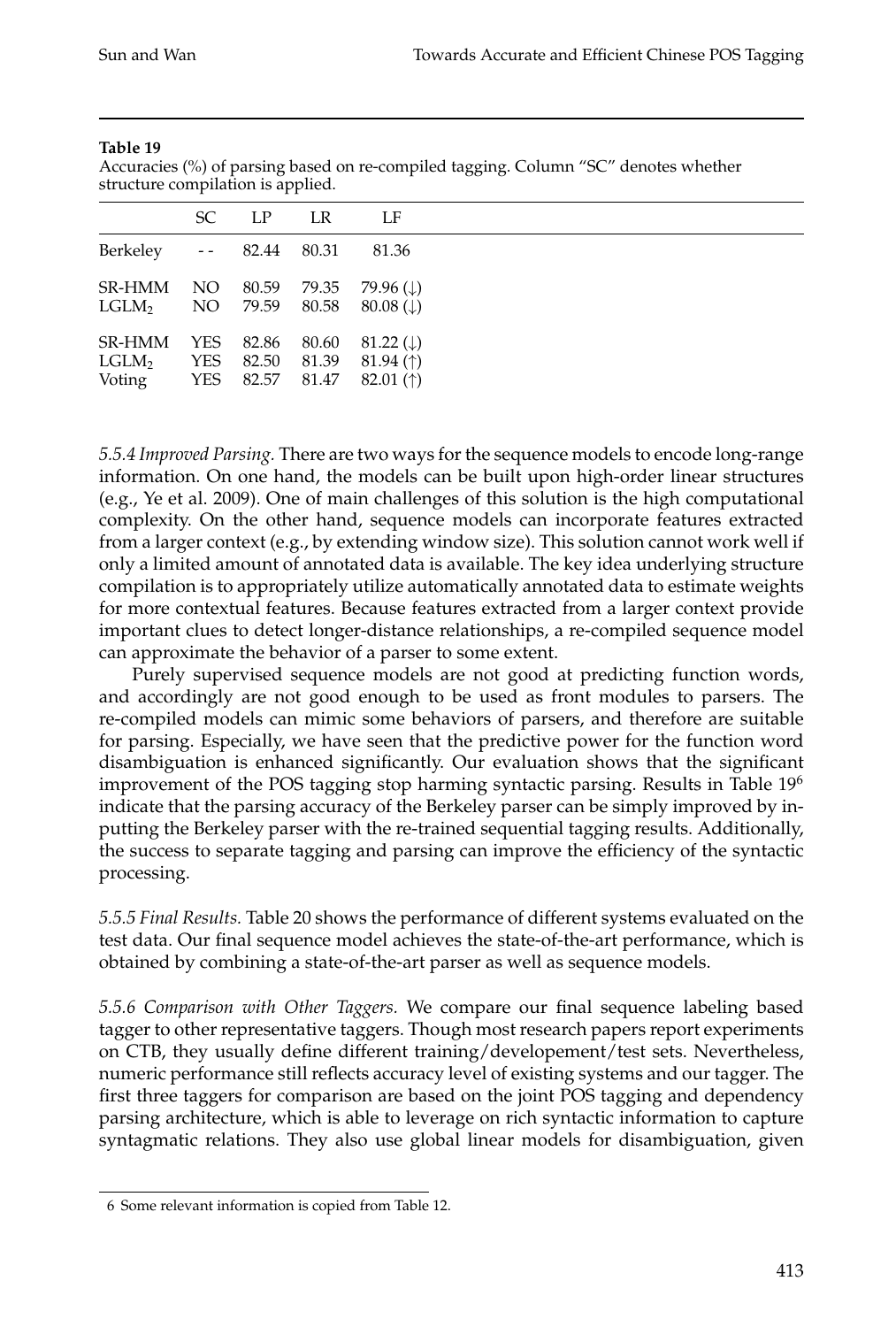| Table 20                                            |  |  |
|-----------------------------------------------------|--|--|
| Tagging accuracies $\binom{0}{0}$ on the test data. |  |  |

| UU U                  |                                  |                |
|-----------------------|----------------------------------|----------------|
| System                |                                  | Acc.           |
| Baseline              | LGLM <sub>2</sub>                | 94.29          |
| Hybrid<br>Re-compiled | $LGLM_1(SR-PCFG)+c500$<br>Voting | 95.32<br>95.34 |

that such discriminative learning method achieves state-of-the-art for both tagging and parsing. The major difference between these three taggers is the corresponding parsing approach: They apply transition-based, graph-based and easy-first methods, respectively. Table 21 presents the results. We can see our re-compiled tagger achieves significantly better results, though it utilizes a simpler technique (i.e., sequence labeling) and does not explicitly use syntactic information.

Very recently, neural networks have been widely applied various NLP tasks, including word segmentation (Chen et al. 2015; Ma and Hinrichs 2015), syntactic parsing (Chen and Manning 2014; Weiss et al. 2015), and machine translation (Devlin et al. 2014). We also compare our tagger with a neural network–based tagger. Alberti et al. (2015) introduced a neural network–based joint tagging and parsing model that obtains state-of-the-art results on multiple languages. Table 22 shows the results. Because their experiments used the data from CoNLL 2009 shared task, their results are directly comparable to ours. We can see that our final tagger is significantly better than this currently developed neural network–based system.

#### **Table 21**

Comparison with other taggers. Tagging accuracies are all evaluated on CTB, but different training and test data sets are used.

| System                                                 | Architecture                                                                                                          | Learning                   | Acc. $(\% )$            |
|--------------------------------------------------------|-----------------------------------------------------------------------------------------------------------------------|----------------------------|-------------------------|
| Ours                                                   | Sequential Tagging                                                                                                    | Linear                     | 95.34                   |
| Hatori et al. 2011<br>Li et al. 2011<br>Ma et al. 2012 | Transition-based Joint Tagging & Parsing<br>Graph-based Joint Tagging & Parsing<br>Easy-first Joint Tagging & Parsing | Linear<br>Linear<br>Linear | 94.01<br>93.08<br>94.27 |

#### **Table 22**

Comparison with other taggers. Tagging accuracies are obtained on the test data of CoNLL 2009 shared task.

| System | Architecture                                                 | Learning Acc. $(\% )$ |       |
|--------|--------------------------------------------------------------|-----------------------|-------|
| Ours   | Sequential Tagging                                           | Linear                | 95.34 |
|        | Alberti et al. 2015 Transition-based Joint Tagging & Parsing | Neural                | 94.62 |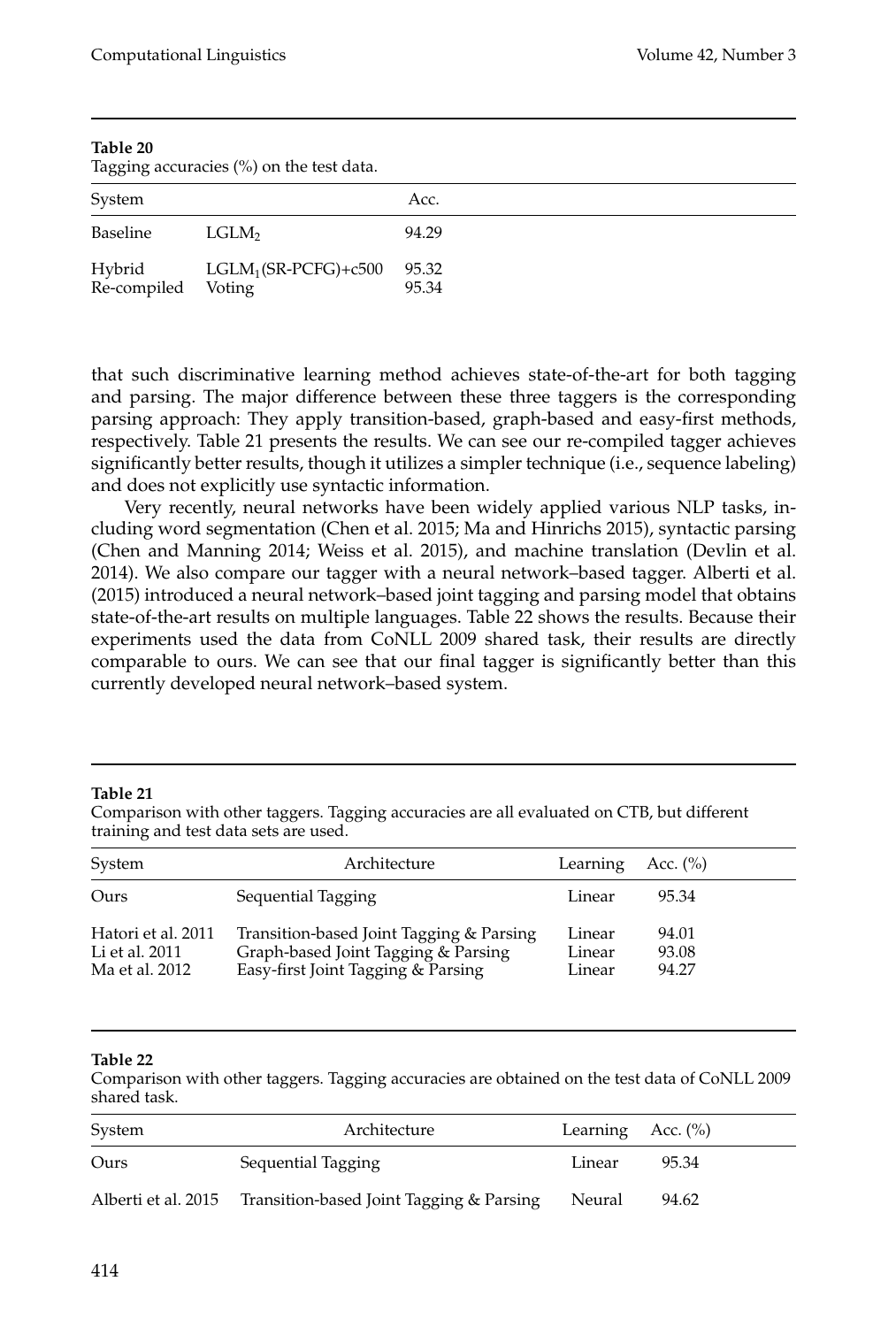#### **6. Related Work**

Many successful tagging algorithms designed for English have been applied to many other languages as well. In some cases, the methods work well without large modifications, such as for German POS tagging. But a number of augmentations and changes became necessary when dealing with highly inflected or agglutinative languages, as well as analytic languages, of which Chinese is the focus of this article.

Both discriminative and generative models are explored for accurate Chinese POS tagging (Ng and Low 2004; Tseng, Jurafsky, and Manning 2005; Huang, Harper, and Wang 2007; Huang, Eidelman, and Harper 2009). Ng and Low (2004) and Tseng et al. (2005) introduced a maximum entropy–based model, which includes morphological features for unknown word recognition. Huang, Harper, and Wang (2007) and Huang, Eidelman, and Harper (2009) mainly focused on the generative HMM models. To enhance a trigram HMM model, Huang, Harper, and Wang (2007) proposed a re-ranking procedure to include both morphology and syntactic structure features, which is difficult to capture for a generative model. Different from the discriminative re-ranking strategy, Huang, Eidelman, and Harper (2009) proposed a latent variable incorporated model to improve a bigram HMM model.

Recently, researchers developed several models that integrate tagging into parsing (Hatori et al. 2011; Li et al. 2011; Bohnet and Nivre 2012; Ma et al. 2012; Alberti et al. 2015). The joint decoding architecture on one hand allows tagging to use rich syntactic features to improve accuracy, but on the other hand decreases the decoding efficiency. Different from the joint tagging and parsing approach, our method does not explicitly use syntactic features in the tagging phase. Only a simple sequence labeler with beam search is applied and therefore our tagger is much more efficient.

Our work also borrows some ideas from investivations in Chinese word segmentation. Notably, the idea to harvest string knowledges from large-scale raw texts to define new features for disambiguation is also successfully applied in our early work on semi-supervised segmentation (Sun and Xu 2011). Recently, neural network models have been widely applied to induce various linguistic knowledges in an unsupervised learning fashion. Such models have also been applied to word segmentation (Zheng, Chen, and Xu 2013; Chen et al. 2015; Ma and Hinrichs 2015). As an alternative way to exploit unlabeled data, neural network models can be also applied in our solution.

#### **7. Conclusion**

Chinese POS tagging has been proven much more challenging because of languagespecific properties. We hold a view of structuralist linguistics and study the impact of paradigmatic and syntagmatic lexical relations on Chinese POS tagging. First, we harvest word partition information from large-scale raw texts to capture paradigmatic relations and use such knowledge to enhance a supervised tagger via feature engineering. Second, we comparatively analyze syntax-free and syntax-based models and use a stacking model to integrate a sequential tagger and a chart parser to capture syntagmatic relations that have a great impact on non-local disambiguation. Both enhancements significantly improve the state-of-the-art of Chinese POS tagging. The final model results in an error reduction of 18% over a state-of-the-art baseline. To improve tagging efficiency at test time, we explore unlabeled data to transfer the predictive power of hybrid models to simple sequence or even local classification models. Hybrid systems are utilized to create large-scale pseudo training data for cheap models. By applying complex machine learning techniques, we are able to build good sequential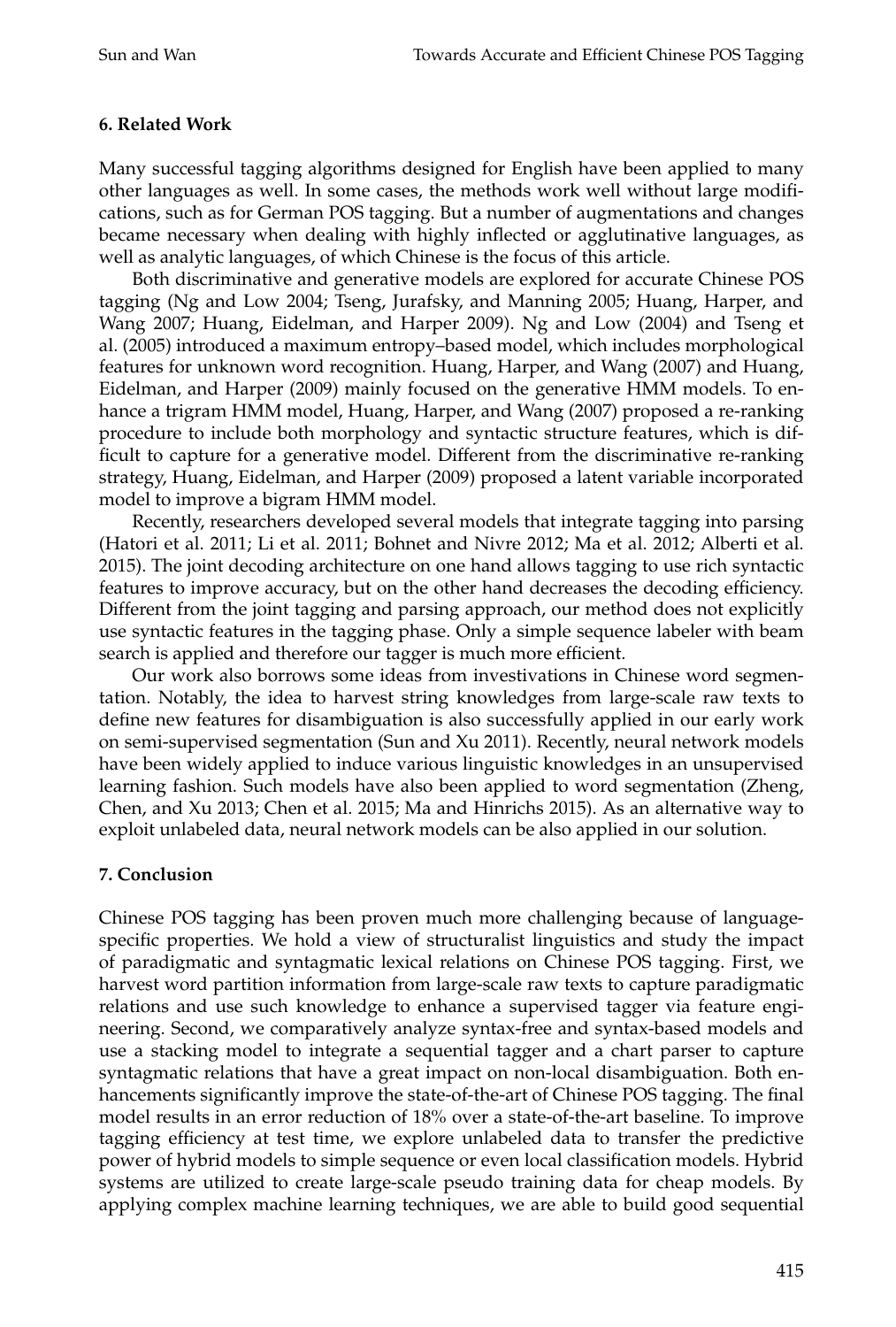#### **Table A.1**

Illustration of some POS tags mentioned in Tables 9 and 10.

| AD         | AD represents various adverbs that modify predicate or sentential phrases.       |
|------------|----------------------------------------------------------------------------------|
| CC         | CC represents coordinating conjunctions.                                         |
| CD.        | CD represents cardinal numbers.                                                  |
| <b>DEC</b> | DEC represents complementizers or nominalizers.                                  |
| <b>DEG</b> | DEG represents genitive markers or associative markers.                          |
| <b>DER</b> | DER denotes the specific word "得" when it locates before a resultative phrase.   |
| <b>DEV</b> | DEV denotes the specific word "地" when it locates in between a predicate and its |
|            | modifier.                                                                        |
| IJ         | II represents prepositions.                                                      |
| <b>NN</b>  | NN represents common nouns.                                                      |
| NR.        | NR represents proper nouns that are a subclass of nouns.                         |
| NT         | NT represents temporal nouns.                                                    |
| P          | P represents prepositions.                                                       |
| VA         | VA represents predicative adjectives which roughly correspond to adjective in    |
|            | English.                                                                         |
| VC.        | VA represents copula words.                                                      |
| <b>VV</b>  | VV represents common verbs.                                                      |

POS taggers. Another advantage of our system is that it serves as a front-end to a parser very well, and more accurate POS tagging yields more accurate phrase-structure parsing.

#### **Appendix A. POS Tags Used in This Article**

The CTB utilizes syntactic distribution as the main criterion for distinguishing lexical categories. In Table A.1, we present a brief introduction to the POS tags mentioned in Table 9 and 10. For more details, refer to the original annotation guidelines.

#### **Acknowledgments**

This work was supported by the National Natural Science Foundation of China under grants no. 61300064 and 61331011, and the National High-Tech R&D Program under grant no. 2015AA015403. We are very grateful to the anonymous reviewers for their insightful and constructive comments and suggestions.

#### **References**

- Alberti, Chris, David Weiss, Greg Coppola, and Slav Petrov. 2015. Improved transition-based parsing and tagging with neural networks. In *Proceedings of the 2015 Conference on Empirical Methods in Natural Language Processing*, pages 1354–1359, Lisbon.
- Bohnet, Bernd and Joakim Nivre. 2012. A transition-based system for joint part-of-speech tagging and labeled non-projective dependency parsing. In

*Proceedings of the 2012 Joint Conference on Empirical Methods in Natural Language Processing and Computational Natural Language Learning*, pages 1455–1465, Jeju Island.

- Breiman, Leo. 1996. Stacked regressions. *[Machine Learning](http://www.mitpressjournals.org/action/showLinks?crossref=10.1007%2FBF00117832)*, 24:49–64.
- Brown, Peter F., Peter V. deSouza, Robert L. Mercer, Vincent J. Della Pietra, and Jenifer C. Lai. 1992. Class-based *n*-gram models of natural language. *Computational Linguistics*, 18:467–479.
- Bucila, Cristian, Rich Caruana, and Alexandru Niculescu-Mizil. 2006. Model compression. In *Proceedings of the Twelfth ACM SIGKDD International Conference on Knowledge Discovery and Data Mining*, pages 535–541, Philadelphia, PA.
- Charniak, Eugene. 2000. A maximum-entropy-inspired parser. In *Proceedings of the First Conference of the North American Chapter of the Association for*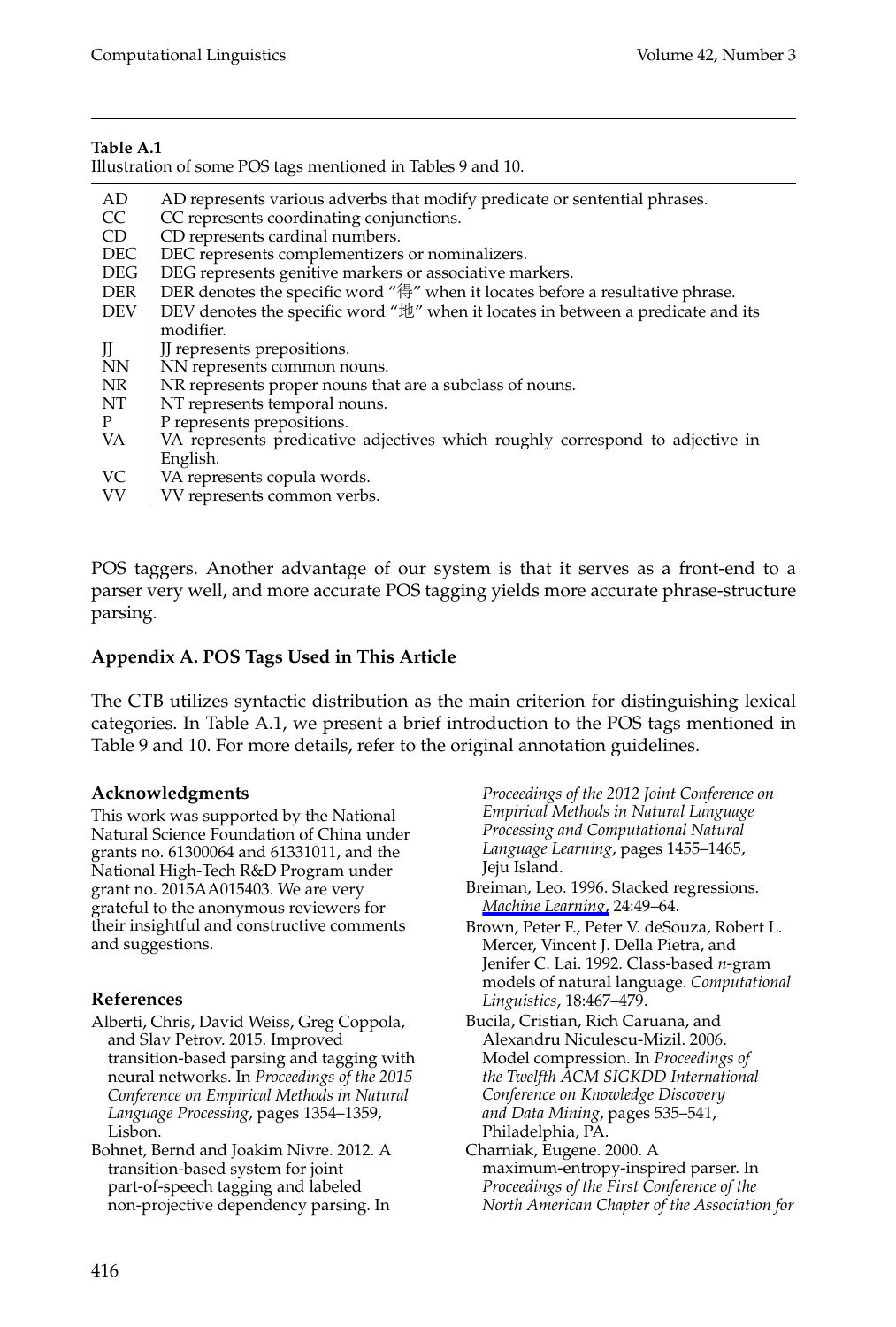*Computational Linguistics*, pages 132–139, Seattle, WA.

- Chen, Danqi and Christopher Manning. 2014. A fast and accurate dependency parser using neural networks. In *Proceedings of the 2014 Conference on Empirical Methods in Natural Language Processing (EMNLP)*, pages 740–750, Doha.
- Chen, Xinchi, Xipeng Qiu, Chenxi Zhu, and Xuanjing Huang. 2015. Gated recursive neural network for Chinese word segmentation. In *Proceedings of the 53rd Annual Meeting of the Association for Computational Linguistics and the 7th International Joint Conference on Natural Language Processing (Volume 1: Long Papers)*, pages 1744–1753, Beijing.
- Cohen, William W. and Vitor R. Carvalho. 2005. Stacked sequential learning. In *Proceedings of the 19th International Joint Conference on Artificial Intelligence*, pages 671–676, San Francisco, CA.
- Collins, Michael. 2002. Discriminative training methods for hidden Markov models: Theory and experiments with perceptron algorithms. In *Proceedings of the 2002 Conference on Empirical Methods in Natural Language Processing*, pages 1–8, Philadelphia, PA.
- Collins, Michael. 2003. Head-driven statistical models for natural language parsing. *[Computational Linguistics](http://www.mitpressjournals.org/action/showLinks?system=10.1162%2F089120103322753356)*,  $29(4):589-637.$
- Craven, Mark. 1996. *Extracting Comprehensible Models from Trained Neural Networks*. Ph.D. thesis, University of Wisconsin–Madison, Department of Computer Sciences. Also appears as UW Technical Report CS-TR-96-1326.
- Devlin, Jacob, Rabih Zbib, Zhongqiang Huang, Thomas Lamar, Richard Schwartz, and John Makhoul. 2014. Fast and robust neural network joint models for statistical machine translation. In *Proceedings of the 52nd Annual Meeting of the Association for Computational Linguistics (Volume 1: Long Papers)*, pages 1370–1380, Baltimore, MD.
- Giménez, Jesús and Lluís Màrquez. 2004. Svmtool: A general POS tagger generator based on support vector machines. In *Proceedings of the 4th International Conference on Language Resources and Evaluation*, pages 43–46, Lisbon.
- Hatori, Jun, Takuya Matsuzaki, Yusuke Miyao, and Jun'ichi Tsujii. 2011. Incremental joint POS tagging and dependency parsing in Chinese. In *Proceedings of 5th International Joint*

*Conference on Natural Language Processing*, pages 1216–1224, Chiang Mai.

- Huang, Liang, Suphan Fayong, and Yang Guo. 2012. Structured perceptron with inexact search. In *Proceedings of the 2012 Conference of the North American Chapter of the Association for Computational Linguistics: Human Language Technologies*, pages 142–151, Montreal.
- Huang, Liang and Kenji Sagae. 2010. Dynamic programming for linear-time incremental parsing. In *Proceedings of the 48th Annual Meeting of the Association for Computational Linguistics*, pages 1077–1086, Uppsala.
- Huang, Zhongqiang, Vladimir Eidelman, and Mary Harper. 2009. Improving a simple bigram HMM part-of-speech tagger by latent annotation and self-training. In *Proceedings of Human Language Technologies: The 2009 Annual Conference of the North American Chapter of the Association for Computational Linguistics, Companion Volume: Short Papers*, pages 213–216, Boulder, Co.
- Huang, Zhongqiang, Mary Harper, and Wen Wang. 2007. Mandarin part-of-speech tagging and discriminative reranking. In *Proceedings of the 2007 Joint Conference on Empirical Methods in Natural Language Processing and Computational Natural Language Learning (EMNLP-CoNLL)*, pages 1093–1102, Prague.
- Kneser, Reinhard and Hermann Ney. 1993. Improved clustering techniques for class-based statistical language modeling. In *Proceedings of the European Conference on Speech Communication and Technology (Eurospeech)*, pages 973–976, Berlin.
- Koo, Terry, Xavier Carreras, and Michael Collins. 2008. Simple semi-supervised dependency parsing. In *Proceedings of ACL-08: HLT*, pages 595–603, Columbus, OH.
- Lafferty, John D., Andrew McCallum, and Fernando C. N. Pereira. 2001. Conditional random fields: Probabilistic models for segmenting and labeling sequence data. In *Proceedings of the Eighteenth International Conference on Machine Learning*, pages 282–289, San Francisco, CA.
- Li, Zhenghua, Min Zhang, Wanxiang Che, Ting Liu, Wenliang Chen, and Haizhou Li. 2011. Joint models for Chinese POS tagging and dependency parsing. In *Proceedings of the 2011 Conference on Empirical Methods in Natural Language Processing*, pages 1180–1191, Edinburgh.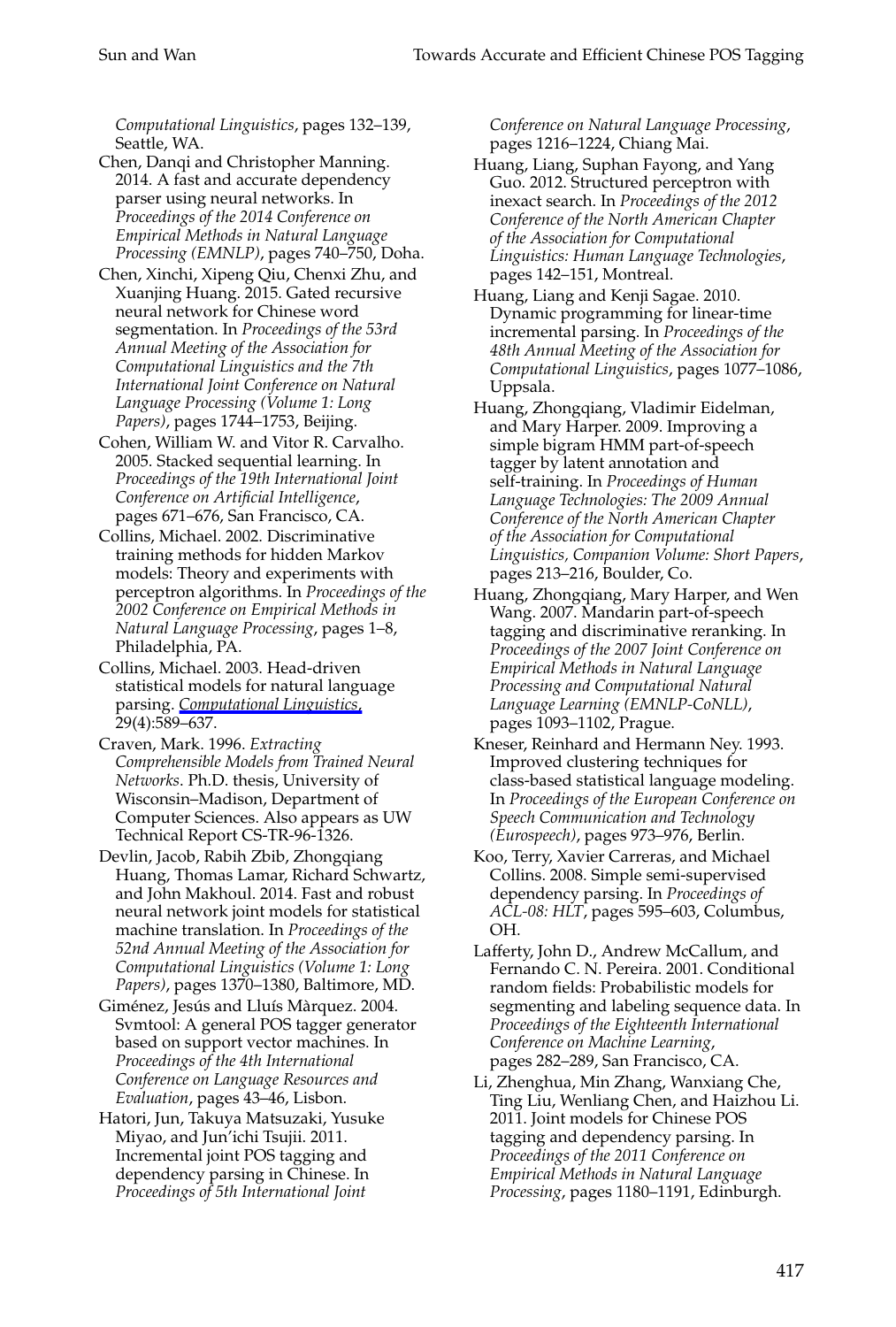- Liang, Percy, Michael Collins, and Percy Liang. 2005. Semi-supervised learning for natural language. Master's thesis, MIT. Cambridge, MA.
- Liang, Percy, Hal Daumé, III, and Dan Klein. 2008. Structure compilation: Trading structure for features. In *Proceedings of the 25th International Conference on Machine Learning*, pages 592–599, New York, NY.
- Ma, Ji, Tong Xiao, Jingbo Zhu, and Feiliang Ren. 2012. Easy-first Chinese POS tagging and dependency parsing. In *Proceedings of COLING 2012*, pages 1731–1746, Mumbai.
- Ma, Jianqiang and Erhard Hinrichs. 2015. Accurate linear-time Chinese word segmentation via embedding matching. In *Proceedings of the 53rd Annual Meeting of the Association for Computational Linguistics and the 7th International Joint Conference on Natural Language Processing (Volume 1: Long Papers)*, pages 1733–1743, Beijing.
- Matsuzaki, Takuya, Yusuke Miyao, and Jun'ichi Tsujii. 2005. Probabilistic CFG with latent annotations. In *Proceedings of the 43rd Annual Meeting on Association for Computational Linguistics*, pages 75–82, Stroudsburg, PA.
- Miller, Scott, Jethran Guinness, and Alex Zamanian. 2004. Name tagging with word clusters and discriminative training. In *HLT-NAACL 2004: Main Proceedings Association for Computational Linguistics*, pages 337–342, Boston, MA.
- Ng, Hwee Tou and Jin Kiat Low. 2004. Chinese part-of-speech tagging: One-at-a-time or all-at-once? Word-based or character-based? In *Proceedings of EMNLP 2004*, pages 277–284, Barcelona.
- Nivre, Joakim and Ryan McDonald. 2008. Integrating graph-based and transition-based dependency parsers. In *Proceedings of ACL-08: HLT*, pages 950–958, Columbus, OH.
- Och, Franz Josef. 1999. An efficient method for determining bilingual word classes. In *Proceedings of the Ninth Conference of the European Chapter of the Association for Computational Linguistics*, pages 71–76, Stroudsburg, PA.
- Petrov, Slav, Leon Barrett, Romain Thibaux, and Dan Klein. 2006. Learning accurate, compact, and interpretable tree annotation. In *Proceedings of the 21st International Conference on Computational Linguistics and 44th Annual Meeting of the Association for Computational Linguistics*, pages 433–440, Sydney.
- Petrov, Slav, Pi-Chuan Chang, Michael Ringgaard, and Hiyan Alshawi. 2010.

Uptraining for accurate deterministic question parsing. In *Proceedings of the 2010 Conference on Empirical Methods in Natural Language Processing*, pages 705–713, Cambridge, MA.

- Petrov, Slav and Dan Klein. 2007. Improved inference for unlexicalized parsing. In *Human Language Technologies 2007: The Conference of the North American Chapter of the Association for Computational Linguistics*, pages 404–411, Rochester, NY.
- Rush, Alexander M., David Sontag, Michael Collins, and Tommi Jaakkola. 2010. On dual decomposition and linear programming relaxations for natural language processing. In *Proceedings of the 2010 Conference on Empirical Methods in Natural Language Processing*, pages 1–11, Cambridge, MA.
- Shen, Libin, Giorgio Satta, and Aravind Joshi. 2007. Guided learning for bidirectional sequence classification. In *Proceedings of the 45th Annual Meeting of the Association of Computational Linguistics*, pages 760–767, Prague.
- Shindo, Hiroyuki, Yusuke Miyao, Akinori Fujino, and Masaaki Nagata. 2012. Bayesian symbol-refined tree substitution grammars for syntactic parsing. In *Proceedings of the 50th Annual Meeting of the Association for Computational Linguistics (Volume 1: Long Papers)*, pages 440–448, Jeju Island.
- Sun, Weiwei. 2010. Word-based and character-based word segmentation models: Comparison and combination. In *Proceedings of the 23rd International Conference on Computational Linguistics (Coling 2010)*, pages 1211–1219, Beijing.
- Sun, Weiwei. 2011. A stacked sub-word model for joint Chinese word segmentation and part-of-speech tagging. In *Proceedings of the 49th Annual Meeting of the Association for Computational Linguistics: Human Language Technologies*, pages 1385–1394, Portland, OR.
- Sun, Weiwei, Xiaochang Peng, and Xiaojun Wan. 2013. Capturing long-distance dependencies in sequence models: A case study of chinese part-of-speech tagging. In *Proceedings of the Sixth International Joint Conference on Natural Language Processing*, pages 180–188, Nagoya.
- Sun, Weiwei, Zhifang Sui, and Haifeng Wang. 2008. Prediction of maximal projection for semantic role labeling. In *Proceedings of the 22nd International Conference on Computational Linguistics*, pages 833–840, Manchester.